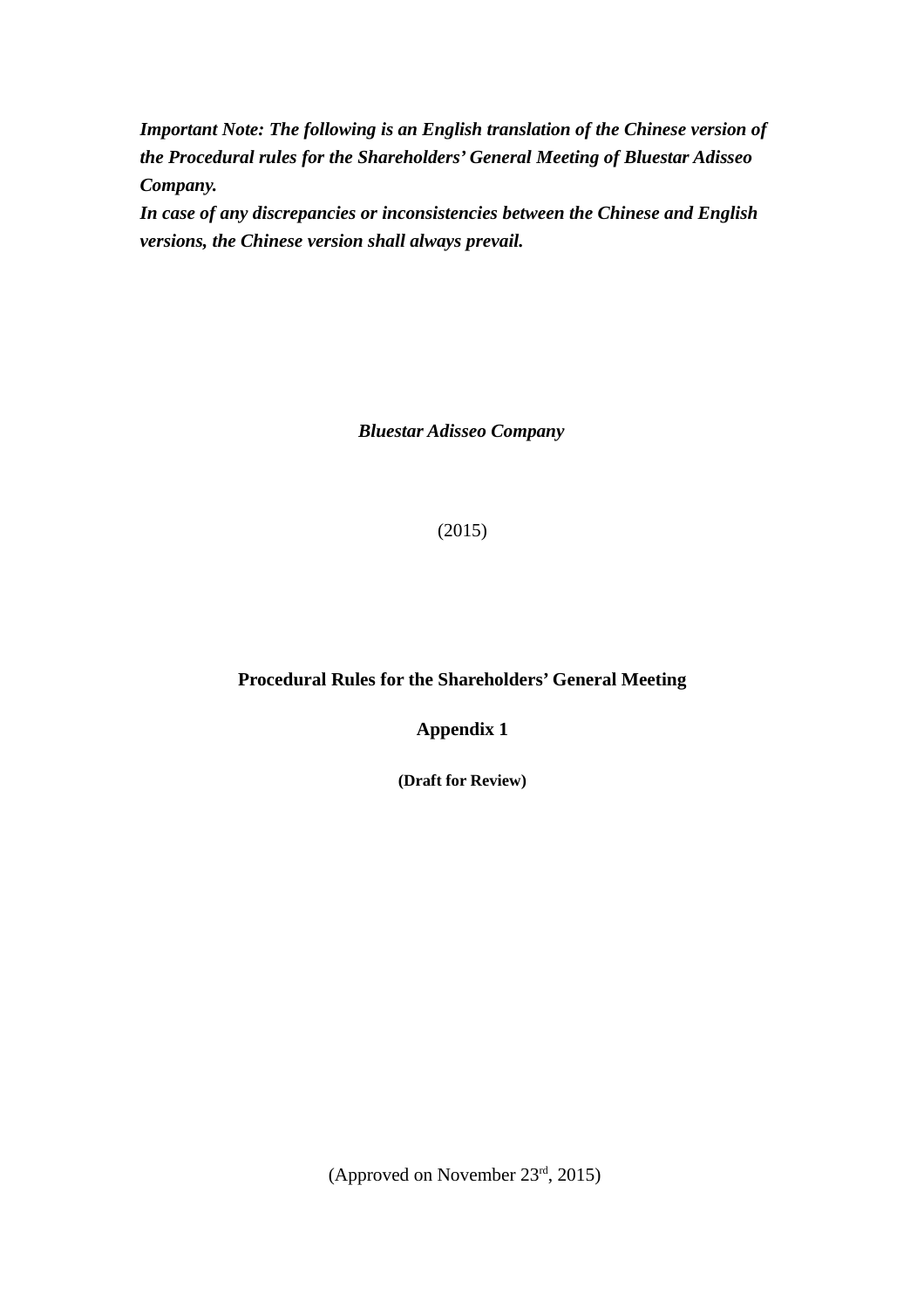These Rules for the Shareholders' General Meeting (the "Rules") were approved at the 1<sup>st</sup> meeting of the 6<sup>th</sup> term of Board of Directors convened on October 23<sup>rd</sup>, 2015 and were reviewed and approved at the  $3<sup>rd</sup>$  interim Shareholders' General Meeting convened on November 23rd, 2015.

### **Chapter 1 General Provisions**

- Article 1 With a view to regulating the practice of Bluestar Adisseo Company (the "**Company**") and ensuring the exercise of functions and power by the shareholders' general meeting pursuant to law, the Rules are formulated pursuant to the Company Law of the People's Republic of China (the "**Company Law**"), the Securities Law of the People's Republic of China, the Rules Governing the Listing of Stocks on Shanghai Stock Exchange, the Rules for the Shareholders' General Meeting of Listed Companies (Amended in 2014 for the Second Time), other relevant laws and administrative regulations, and the Article of Association of Bluestar Adisseo Company (the "**AOA**").
- Article 2 The Company shall convene a shareholders' general meeting in strict compliance with laws, administrative regulations, the Rules and the AOA, and ensure that its shareholders can exercise their rights pursuant to law, facilitate shareholders' excising rights and fully protect the legitimate rights of shareholders (especially the retail shareholders ).

The Board of Directors of the Company shall properly perform its duties, and properly organize the shareholders' general meetings on schedule. All directors of the Company shall exercise due diligence obligation and ensure the smooth convening of the shareholders' general meeting and exercise of functions and powers thereby pursuant to law.

- Article 3 The shareholders' general meeting of the Company shall perform its functions and powers within the scope stipulated in the Company Law and the AOA.
- Article 4 Shareholders' general meetings are divided into annual shareholders' general meetings and extraordinary shareholders' general meeting. An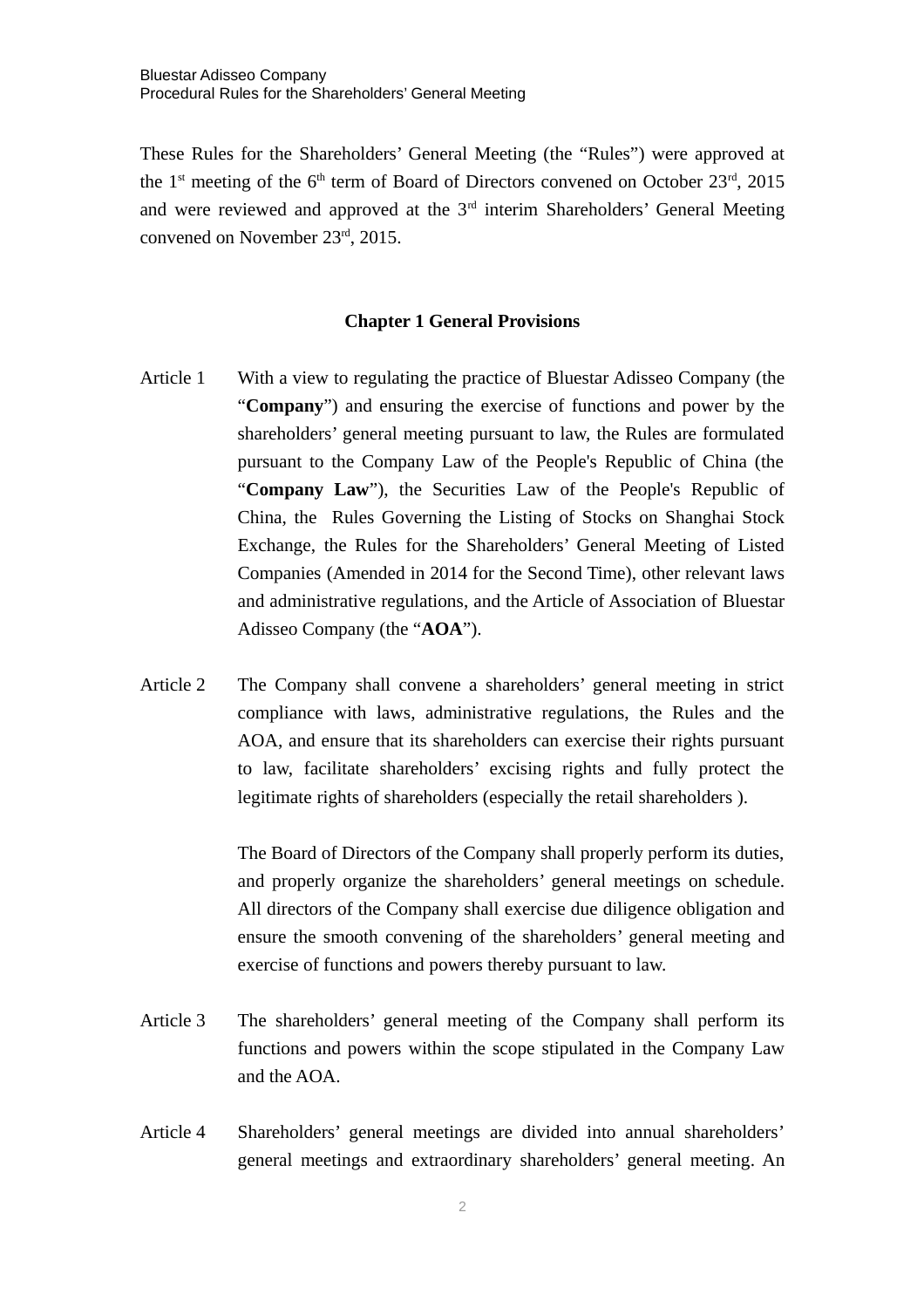annual shareholders' general meeting shall be convened once a year within six (6) months following the end of the previous fiscal year. An extraordinary shareholders' general meeting may be convened on an irregular basis, and shall be convened within two (2) months following the occurrence of following circumstances:

- (1) The number of directors is less than two-thirds ( 2/3 ) of the quorum stipulated by the Company Law or the AOA;
- (2) The uncovered losses exceed one-third (1/3) of the Company's actual paid-up capital;
- (3) Shareholders, individually or jointly holding more than 10% of the Company's shares, propose to hold an extraordinary meeting; Under this circumstance, the number of shares held by shareholders should be calculated based on the record upon the conclusion of the date when the written proposal of holding the meeting is made.
- (4) The Board of Directors considers it necessary to hold such a meeting;
- (5) The Board of Supervisors proposes to hold such a meeting; and
- (6) Other circumstances regulated in laws, administrative regulations, departmental rules or the Articles of Association.

Where the Company cannot convene a shareholders' general meeting within the aforesaid time limit, it shall report the case to the local branch of the China Securities Regulatory Commission (the "**CSRC**") where the Company is registered and the Shanghai Stock Exchange (the "**Stock Exchange**"), explain the reasons therefore and make an announcement.

- Article 5 To convene a shareholders' general meeting, the Company shall engage lawyers to issue legal opinions on the following issues, and make announcements:
	- (1) whether the procedures for convening and holding the shareholders' general meeting comply with laws, administrative regulations, the Rules, and the AOA;
	- (2) whether the qualifications of attendees and conveners are legal and effective;
	- (3) whether the voting procedures and results of the shareholders' general meeting are legal and effective; and
	- (4) legal opinions on other issues as required by the Company.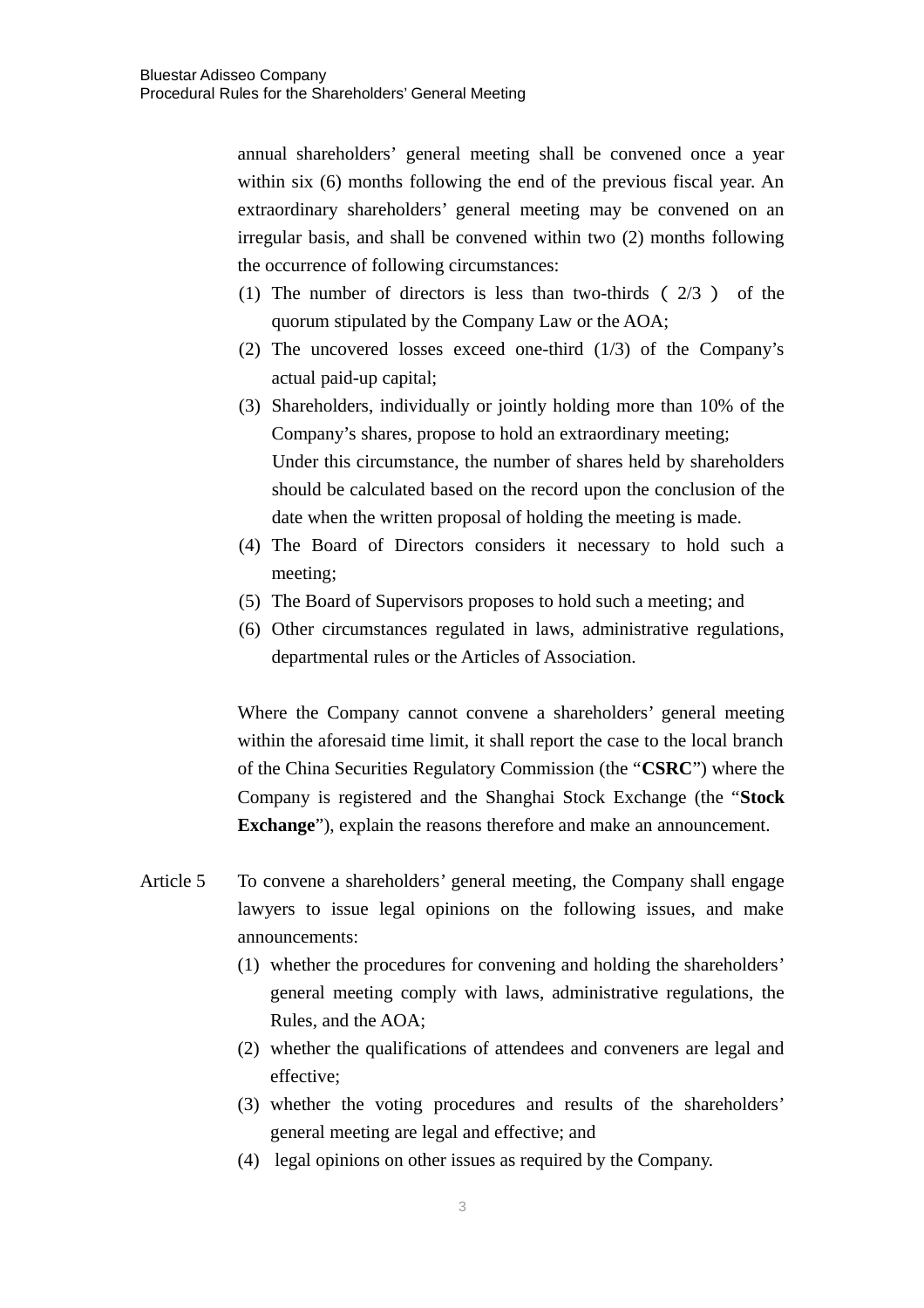## **Chapter 2 Functions and Powers of the Shareholders' General Meeting**

- Article 6 The shareholders' general meeting is the Company's organ of authority, and exercises the following functions and powers in accordance with the law:
	- (1) To decide the business plan and investment plan of the Company;
	- (2) To elect and replace the directors and supervisors who are not representatives of the staff, and determine matters relating to the remuneration of the directors and supervisors;
	- (3) To examine and approve the reports of the Board of Directors;
	- (4) To examine and approve the reports of the Board of Supervisors;
	- (5) To examine and approve the Company's annual financial budget and final accounts;
	- (6) To examine and approve the Company's profit-distribution and losscovering plans;
	- (7) To pass resolutions on the Company's increase or decrease of registered capital;
	- (8) To pass resolutions on the issuance of corporate bonds;
	- (9) To pass resolutions on the Company's merger, division, dissolution, liquidation or change of form;
	- (10) To amend the AOA;
	- (11) To pass resolutions on the Company's employment and dismissal of accounting firms;
	- (12) To examine and approve the provisions of guarantees under Article 7;
	- (13) To examine matters relating to the purchase and sale of the Company's material assets within the past year, which exceed 30% of the Company's audited total assets for the latest period;
	- (14) To examine, approve the change of the usage of the fund raised;
	- (15) To examine the equity incentive plan; and
	- (16) To examine other matters determined at the shareholders' general meetings, as regulated in laws, administrative regulations, departmental rules or the AOA.
- Article 7 Any of the following external guarantees provided by the Company shall be deliberated and approved by the shareholders' general meeting: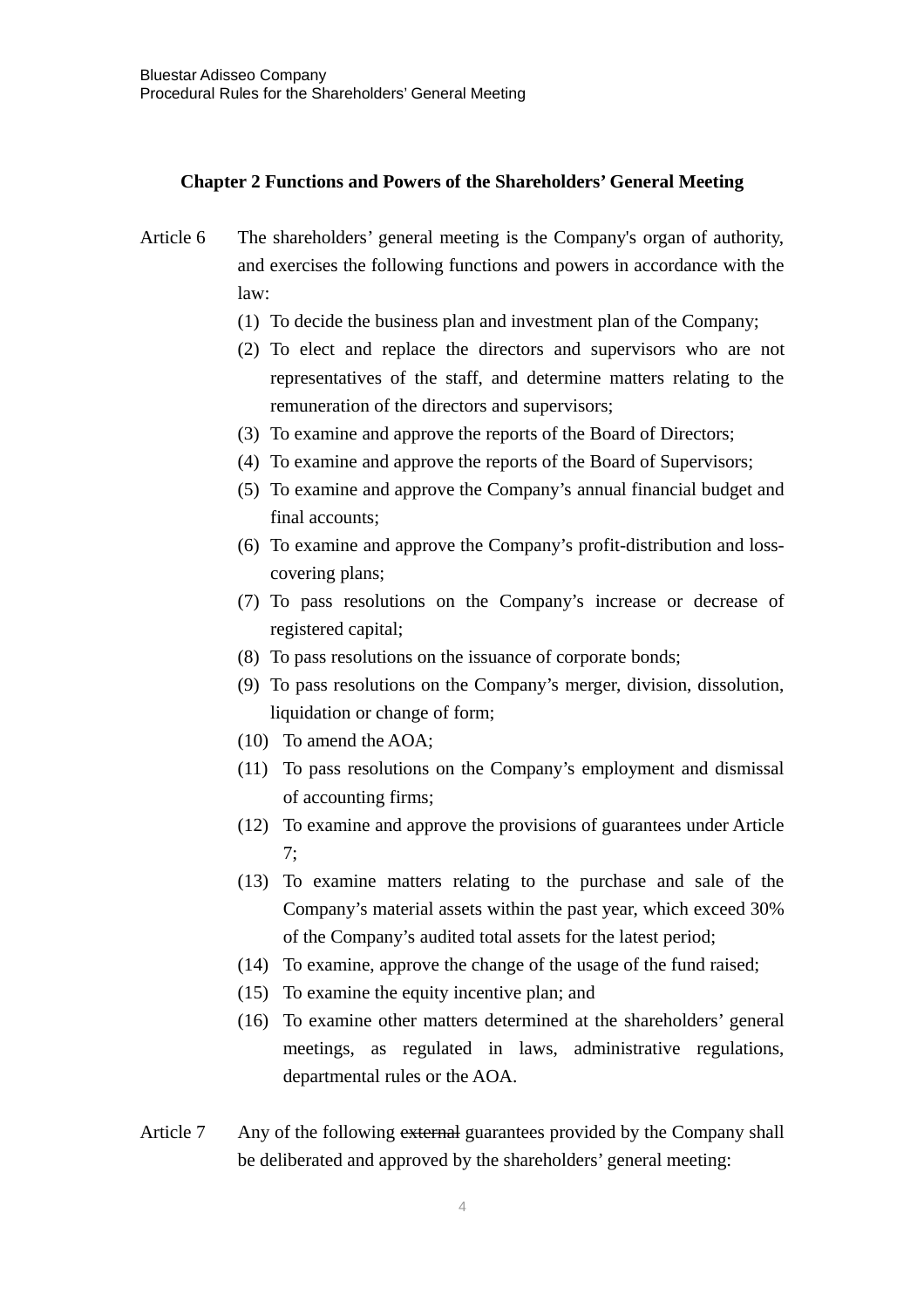- (1) Any external guarantees provided by the Company if the total amount of external guarantees provided by the Company and its holding subsidiaries has exceeded 50% of the Company's audited net assets for the latest period;
- (2) Any external guarantees provided by the Company if the total amount of external guarantees provided by the Company has exceeded 30% of the Company's audited total assets for the latest period;
- (3) Any external guarantees provided to a guarantee object whose assetliability ratio exceeds 70%;
- (4) Any single guarantee whose amount exceeds 10% of the audited net asset for the latest period;
- (5) Any external guarantees, if the total amount of which calculated based on a cumulative basis within consecutive twelve(12) months, provided by the Company, has exceeded 50% of the Company's audited net assets for the latest period and such total amount is more than RMB 50million;
- (6) Any guarantees provided to the Company's shareholders, actual controllers or their related parties; and
- (7) Other guarantees requiring approval by the shareholders' general meeting as stipulated by Stock Exchange.
- Article 8 The functions and powers of the shareholders' general meeting mentioned above in Article 6 and Article 7 shall not be delegated to the Board of Directors or other institutions and individuals.

## **Chapter 3 Convening of the Shareholders' General Meetings**

- Article 9 The Board of Directors of the Company shall convene a shareholders' general meeting on schedule within the time limit as prescribed in Article 4 of the Rules.
- Article 10 An independent director of the Company may propose to convene an extraordinary shareholders' general meeting to the Board of Directors of the Company. The Board of Directors shall, pursuant to laws, administrative regulations and the AOA, present written feedback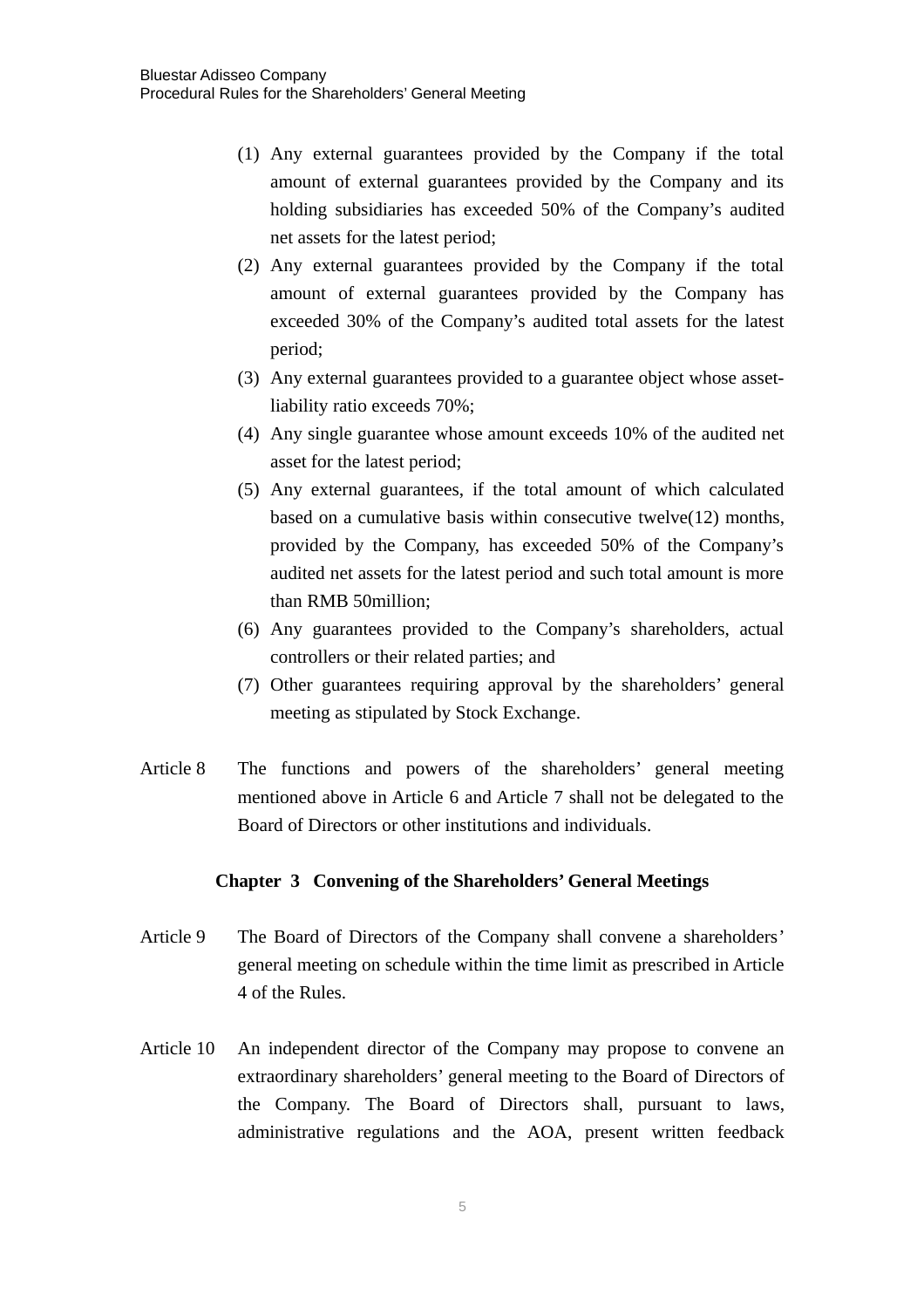opinions as to approve or disapprove such proposal within ten (10) days after receipt thereof.

If the Board of Directors approves the convening of the extraordinary shareholders' general meeting, it shall issue a notice thereof within five (5) days after its resolution thereon; in case of disapproval, it shall state the reasons therefore and make an announcement.

Article 11 The Board of Supervisors of the Company may propose the convening of an extraordinary shareholders' general meeting to the Board of Directors, and shall so propose in writing. The Board of Directors shall, pursuant to laws, administrative regulations and the AOA, present written feedback opinions as to approve or disapprove the convening of an extraordinary shareholders' general meeting within ten (10) days after receipt of the proposal.

> If the Board of Directors approves the convening of the extraordinary shareholders' general meeting, it shall issue a notice thereof within five (5) days after its resolution thereon, and any change to the proposal in such notice shall be subject to the approval of the Board of Supervisors.

> In the event that the Board of Directors disapproves the convening of the extraordinary shareholders' general meeting, or fails to present a written feedback within ten (10) days after receipt of the proposal, it shall be deemed as the inability or failure of the Board of Directors to perform the duties of convening a meeting of the shareholders' general meeting, and the Board of Supervisors may convene and preside over the same at its own discretion.

Article 12 The shareholders individually or collectively holding 10% or more of shares of the Company concerned may request the Board of Directors of the Company to convene an extraordinary shareholders' general meeting, and shall so propose in writing to the Board of Directors. The Board of Directors shall, pursuant to laws, administrative regulations and the AOA, present written feedback opinions as to approve or disapprove the convening of an extraordinary shareholders' general meeting within ten (10) days after receipt of the request.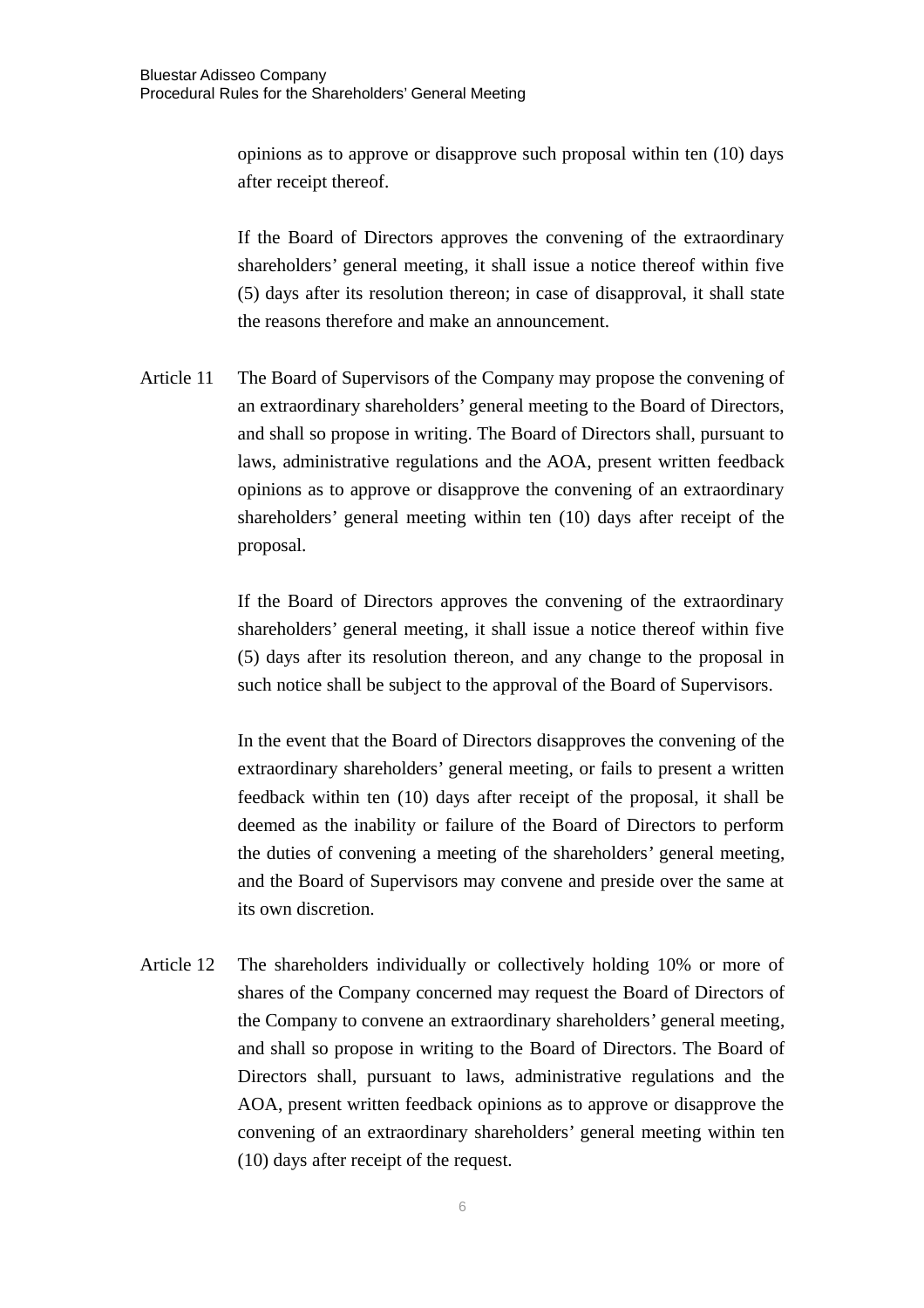If the Board of Directors approves the convening of the extraordinary shareholders' general meeting, it shall issue a notice thereof within five (5) days after its resolution thereon, and any change to the request in such notice shall be subject to the approval of shareholders concerned.

If the Board of Directors disapproves the convening of the extraordinary shareholders' general meeting, or fails to present any feedback within ten (10) days after receipt of the request, shareholders individually or collectively holding 10% or more of shares of the Company may propose the convening of an extraordinary shareholders' general meeting to the Board of Supervisors, and shall so propose in writing to the Board of Supervisors.

If the Board of Supervisors approves the convening of the extraordinary shareholders' general meeting, it shall issue a notice thereof within five (5) days after receipt of the request, and any change to the request in such notice shall be subject to the approval of shareholders concerned.

If the Board of Supervisors fails to issue the notice regarding the convening of the shareholders' general meeting within the prescribed time limit, it shall be deemed as the Board of Supervisors' failure to convene and preside over the shareholders' general meeting, and shareholders individually or collectively holding 10% or more of shares of the Company for ninety (90) consecutive days may convene and preside over the same at their own discretion.

Article 13 Where the Board of Supervisors or shareholders of the Company decide to convene a shareholders' general meeting at the discretion thereof, it/they shall notify in writing the Board of Directors of the Company, and file for record the same with the local branch of the CSRC where the Company is registered and Shanghai Stock Exchange.

> The percentage of shareholding of shareholders convening a shareholders' general meeting shall be not less than 10% prior to date of the announcement of the resolution of the shareholders' general meeting.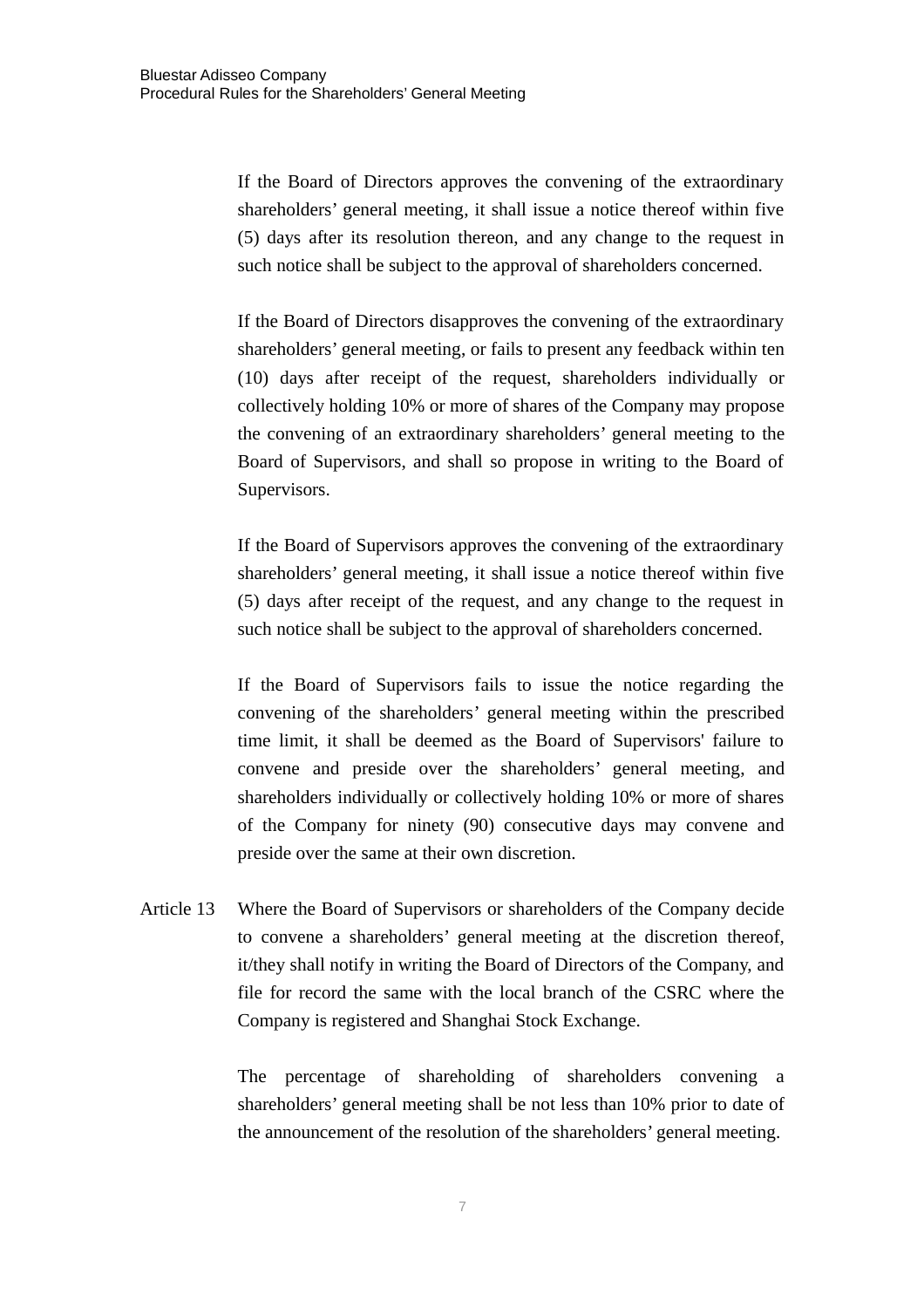The Board of Supervisors and shareholders convening a shareholders' general meeting shall, upon the issuance of notice of the shareholders' general meeting and announcement of the resolution of the shareholders' general meeting, submit relevant supporting documents to the local branch of the CSRC where the Company is registered and Shanghai Stock Exchange.

- Article 14 The Board of Directors and secretary thereof shall cooperate in a shareholders' general meeting convened by the Board of Supervisors or shareholders at the discretion thereof. The Board of Directors shall provide the register of shareholders of the date of record. In case that the Board of Directors fails to provide the register of shareholders, the conveners may ask for the same from the securities registration and clearing institution concerned on the strength of relevant announcements regarding the convening of the shareholders' general meeting. The conveners shall not use the register of shareholders for purposes other than the convening of the shareholders' general meeting.
- Article 15 The necessary expenses of a shareholders' general meeting convened by the Board of Supervisors or shareholders of the Company at the discretion thereof shall be borne by the Company.

## **Chapter 4 Proposal and Notice of the Shareholders' General Meeting**

- Article 16 The contents of any proposal shall fall within the scope of functions and powers of a shareholders' general meeting, have definite subjects and concrete decision items, and comply with relevant provisions of laws, administrative regulations and the AOA.
- Article 17 At the shareholders' general meeting held by the Company, the Board of Directors, the Board of Supervisors, or the shareholders individually or jointly holding more than 3% of the Company's shares shall have the right to bring forward proposals to the Company.

Shareholders individually or collectively holding 3% or more of shares of the Company may put forward an interim proposal and submit the same in writing to the conveners within ten (10) days before the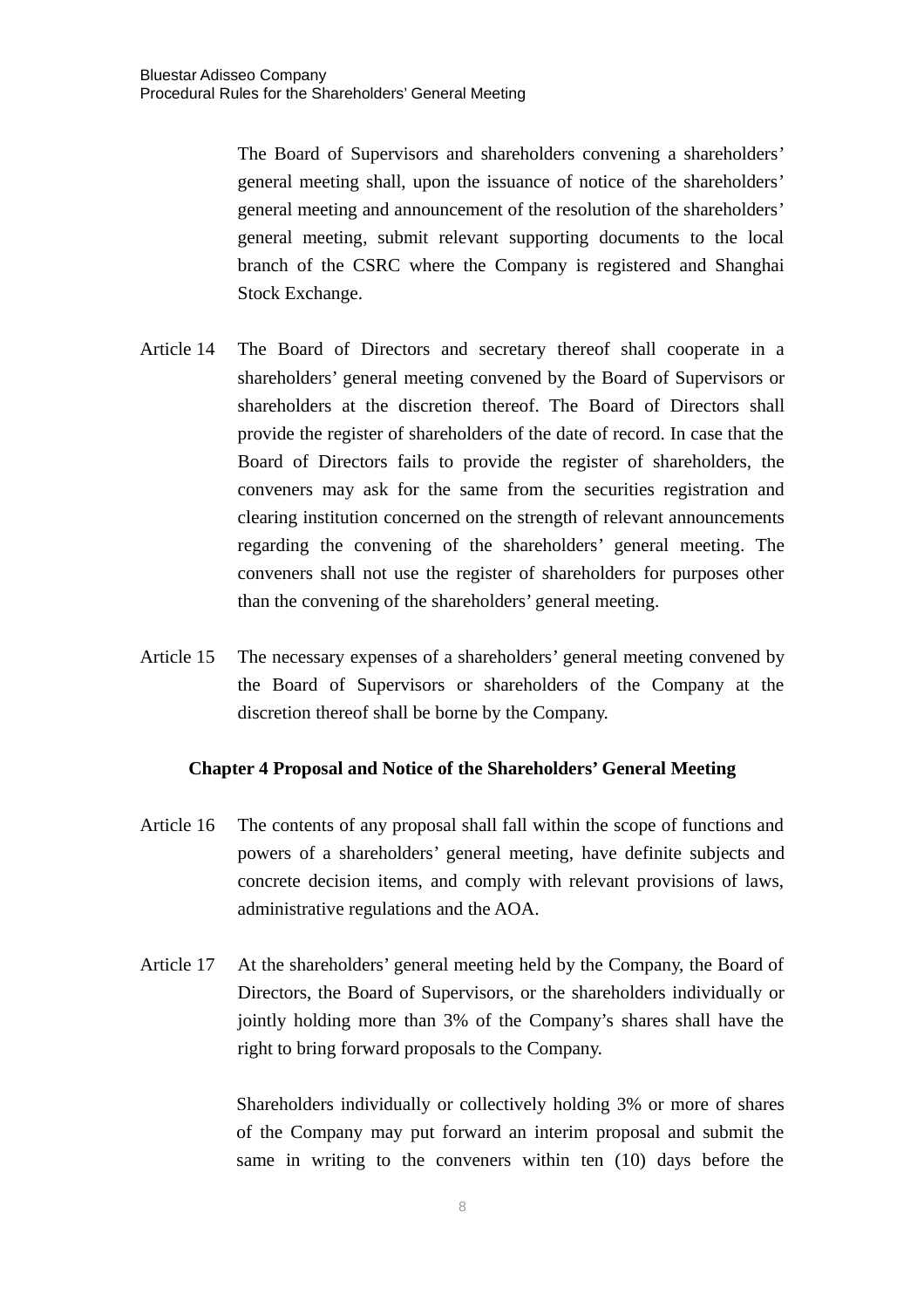convening of a shareholders' general meeting. Conveners shall issue a supplementary notice of the shareholders' general meeting within two (2) days after receipt of the proposals to announce the contents of such interim proposals.

In addition to the provision in the preceding paragraph, conveners shall not, after the issuance of the notice of the shareholders' general meeting, modify the proposal stated in such notice, nor put forward a new proposal.

The shareholders' general meeting shall not vote on any proposal not stated in the notice or not in compliance with Article 16 of the Rules, and shall not adopt a resolution on such proposal.

- Article 18 If a proposal involving investment, property disposal, purchasing and merger, etc. is brought forward, the details of such matters shall be sufficiently described, including the amount involved, the price (or pricing method), the book value of assets, the influences on the Company, the review and approval status, etc. If it's necessary to carry out an asset appraisal, audit, or provide an independent financial consulting report according to related regulations, the person or institution bringing forward the proposal shall publicize the asset appraisal status, audit result or independent financial consulting report at least five (5) working days ahead of the shareholders' general meeting.
- Article 19 If a proposal on changing the purpose of raised fund is brought forward, the proposal shall indicate the reasons thereof, the general situation of the new project, and the future influences on the Company.
- Article 20 After deliberating and passing the annual report, the Board of Directors shall form resolutions on the profit distribution plan, which shall be taken as a proposal at the shareholders' general meeting.
- Article 21 When bringing forward the proposal on converting capital reserve into capital stock, the Board of Directors shall specify the reasons for conversion in detail and disclose them in the announcement.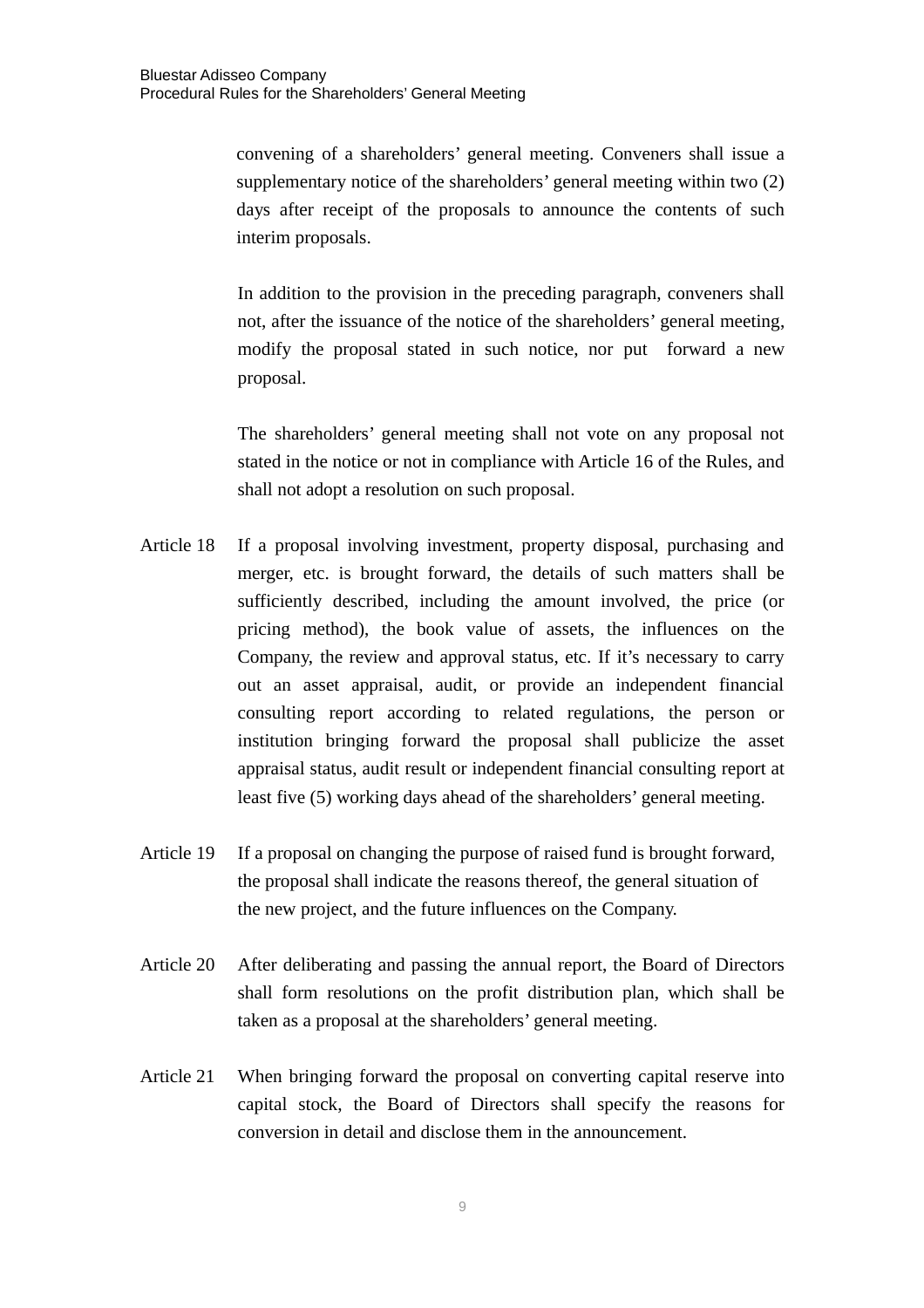When announcing the plan for distributing shares or converting capital reserve into capital stock, the Board of Directors shall disclose the comparative earnings per share and net assets per share before and after conversion, and the influences on the Company's future development.

Article22 The proposal on the employment of Certified Public Accounting Firm shall be brought forward by the Board of Directors, and voted through by the shareholders' general meeting. When the shareholders' general meeting votes on the dismissal of Certified Public Accounting Firm, the Certified Public Accounting Firm shall have the right to state its opinions thereto.

> If the Certified Public Accounting Firm proposes to quit, it shall state to the shareholders' general meeting whether or not there is anything improper in the Company in written form or by dispatching personnel to attend the shareholders' general meeting.

Article23 Conveners shall notify all the shareholders by means of announcements *twenty (20) days* before the convening of an annual shareholders' general meeting or *fifteen (15) days* before the convening of an extraordinary shareholders' general meeting.

> The starting period of the aforesaid date calculated shall exclude the very day when the meeting is held, but include the very day when the announcement is made.

- Article 24 It is required to fully disclose the concrete contents of all the proposals and all the materials or explanations necessary for shareholders to make reasonable judgments on items to be discussed in the notice and supplementary notice of a shareholders' general meeting. If opinions of independent directors are necessary for items to be discussed, such opinions and reasons therefore shall be simultaneously disclosed in the notice or supplementary notice of the shareholders' general meeting.
- Article 25 Where the election of directors or supervisors is to be discussed in a shareholders' general meeting, the detailed information of candidates of directors or supervisors shall be fully disclosed in the notice of the shareholders' general meeting, including the following contents at least: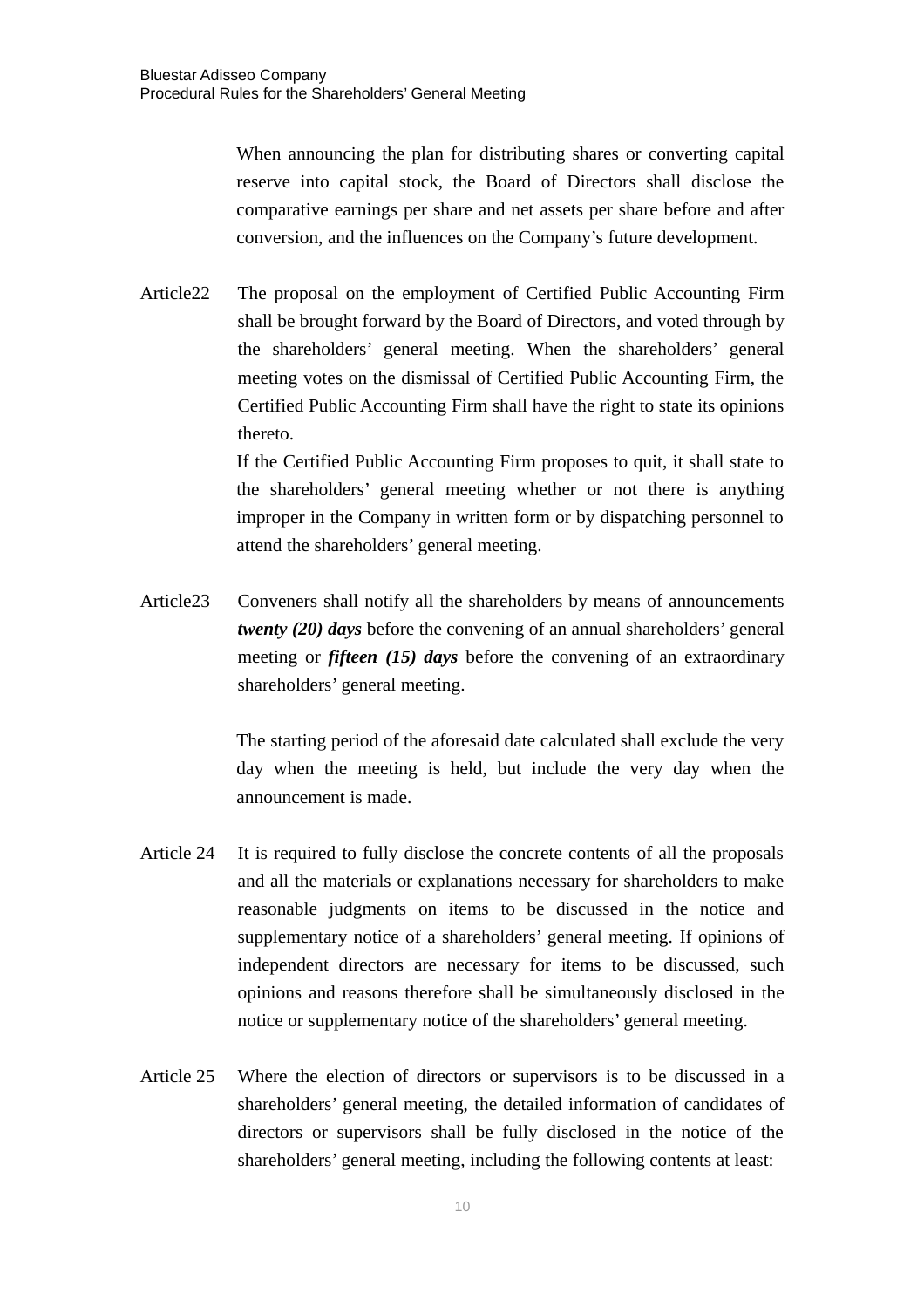- (1) personal information such as education background, working experience and concurrent post;
- (2) any connection with the Company or the controlling shareholder and actual controller thereof;
- (3) the number of shares of the Company held by the candidates; and
- (4) whether or not the candidate(s) has/ve been subject to penalties by CSRC and other related authorities as well as sanctions by any stock exchange(s).

Each candidate for directors and supervisor shall be put forward in a single proposal, with the exception of the adoption of cumulative voting system.

The name list of candidates for directors and supervisors shall be proposed to the shareholders' general meeting for votes, and the materials meeting the requirements of this Article shall be provided.

Shareholders individually or jointly holding more than 3% of total outstanding voting shares of the Company shall have the right to propose the name list of candidates for directors and supervisors.

The proposer shall provide the resumes and basic information of the candidates for directors and supervisors, as well as related evidential materials. The candidates for directors and supervisors shall make a written commitment before the holding of shareholders' general meeting that they agree to accept the nomination, promising that the materials publicly disclosed of the candidates for directors and supervisors are authentic and complete, and guarantee to practically implement their duties as directors and supervisors after being elected.

- Article 26 The notice on the shareholders' general meeting shall include the following contents:
	- (1) The time, venue and period of the meeting;
	- (2) The matters to be discussed at the meeting;
	- (3) A conspicuous statement that: all shareholders are entitled to attend the shareholders' general meeting, and may entrust their proxies to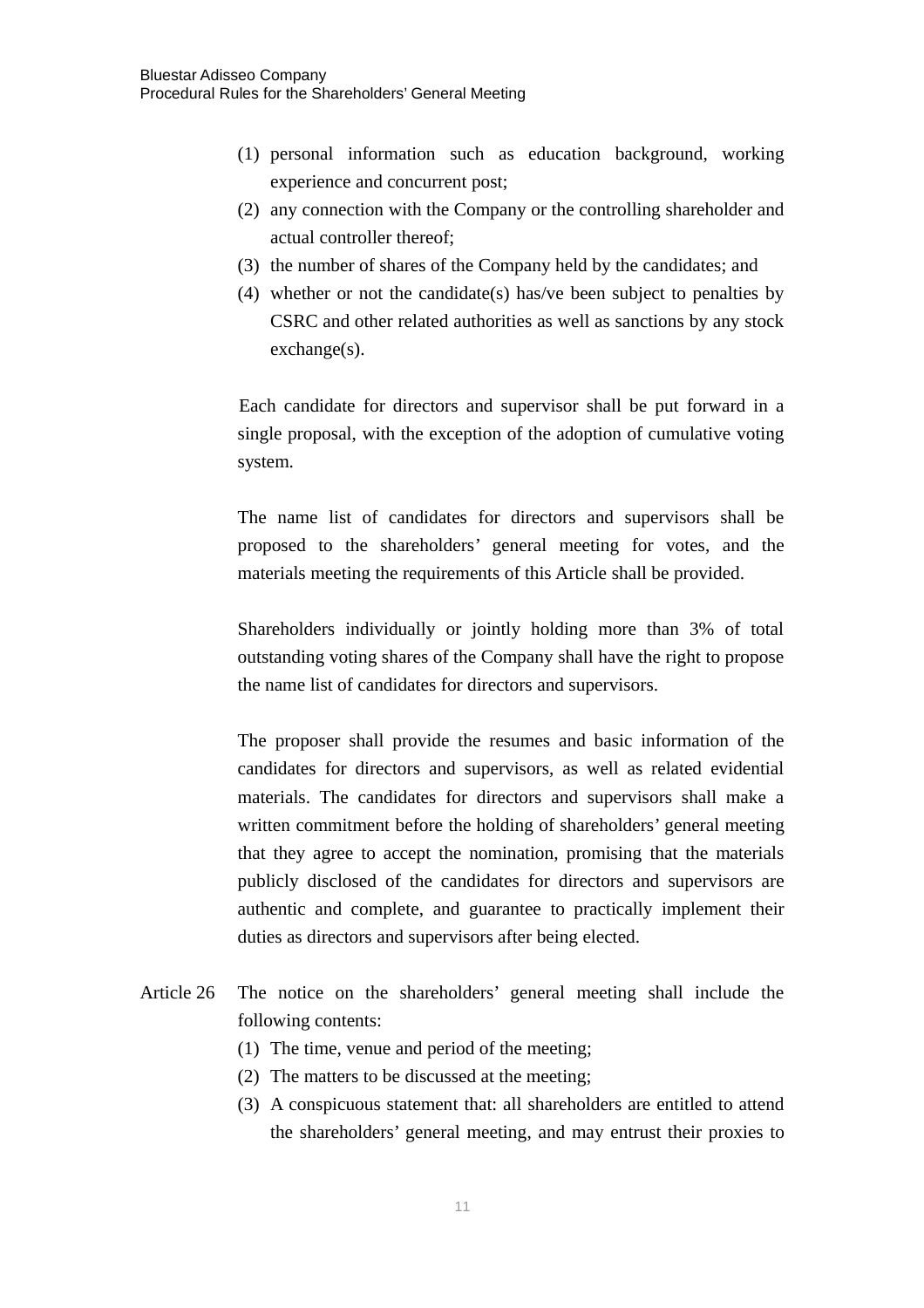attend the meeting and participate in voting, and such shareholders' proxies are not definitely the Company's shareholders;

- (4) The equity registration date of shareholders entitled to attend the shareholders' general meeting; and
- (5) The name and telephone number of the standing contact persons in connection with the meeting.

The interval between the equity registration date of shares and the date of the shareholders' general meeting shall not exceed seven (7) working days. The equity registration date of the shareholders' general meeting shall be determined by the convener. The date of record, once determined, shall not be changed.

Article 27 The shareholders' general meeting shall not be postponed or cancelled without proper reasons after the notice thereof is issued, and the proposals stated in said notice shall not be cancelled. In case of postponement or cancellation, conveners shall make an announcement and explanations at least two (2) working days before the originally determined date to convene the shareholders' general meeting.

# **Chapter 5 Qualification Confirmation of Shareholders Attending the Shareholders' general meeting**

- Article 28 All the shareholders of the Company and the proxies thereof registered as such on the equity registration date are entitled to attend a shareholders' general meeting, and the Company and conveners shall not reject their attendance with any reason.
- Article 29 Shareholders shall attend a shareholders' general meeting on the strength of shareholders' account cards, ID cards or such certificates that can demonstrate their identities. Proxies shall provide shareholders' power of attorney and valid personal identity certificates.

Corporate shareholders shall be represented by their legal representatives or legal representatives' proxy/proxies at the meeting. Legal representatives attending the meeting shall present their personal identity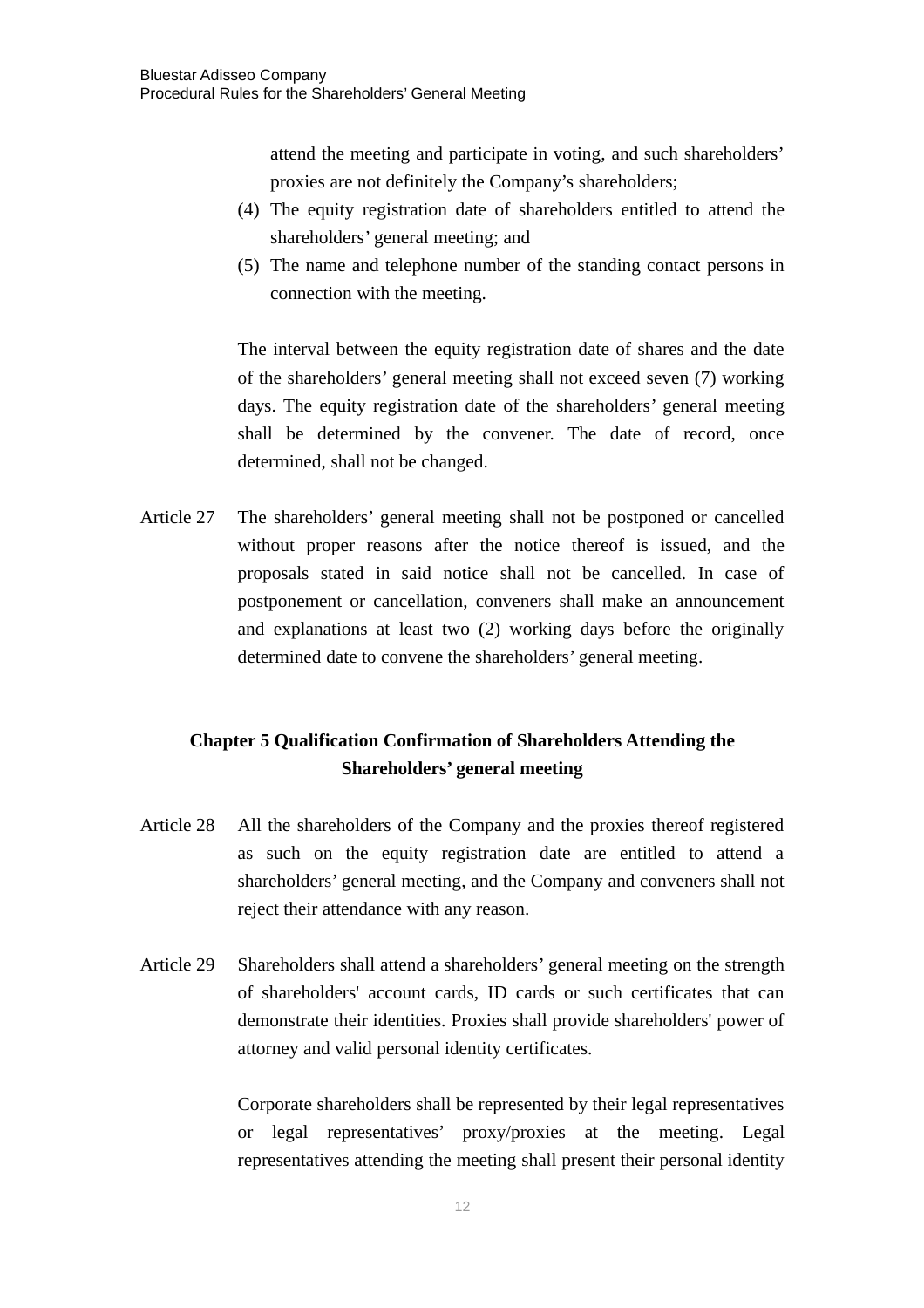cards, other effective documents which could prove their qualification as legal representatives, and shareholding credentials; proxies authorized to attend the meeting shall present their personal identity cards, the written power of attorneys provided by corporate shareholders' legal representatives pursuant to law, and shareholding credentials.

- Article 30 If a shareholder entrusts a proxy to attend and vote at the meeting, the shareholder shall provide a written power of attorney, which shall be signed by the entrusting shareholder or its proxy/proxies entrusted in writing; if the entrusting shareholder is a corporation, the power of attorney shall be stamped with its corporate seal or be signed by the formally entrusted proxy/proxies.
- Article 31 The power of attorney issued by a shareholder to authorize other person to attend the shareholders' general meeting shall clearly state the following contents:
	- (1) The name of the proxy/proxies;
	- (2) Whether the proxy has the right to vote;
	- (3) The instructions to vote for, against or abstain from voting on each of the items in the agenda of the shareholders' general meeting;
	- (4) The signing & issuing date and effective period of the power of attorney; and
	- (5) The signature or seal of the appointing shareholder; and the legal entity's seal in case the appointing shareholder is a corporate shareholder.

The power of attorney shall specify whether the proxies may vote where the shareholder does not give specific instruction..

Article 32 Where the proxy form is signed by a person under the power of attorney on behalf of the appointer, the power of attorney or the other authorization documents authorized to be signed shall be notarized. A notarial copy of that power of attorney or other authorization documents, together with the proxy form, shall be deposited at the domicile of the Company or other place specified in the notice of the meeting.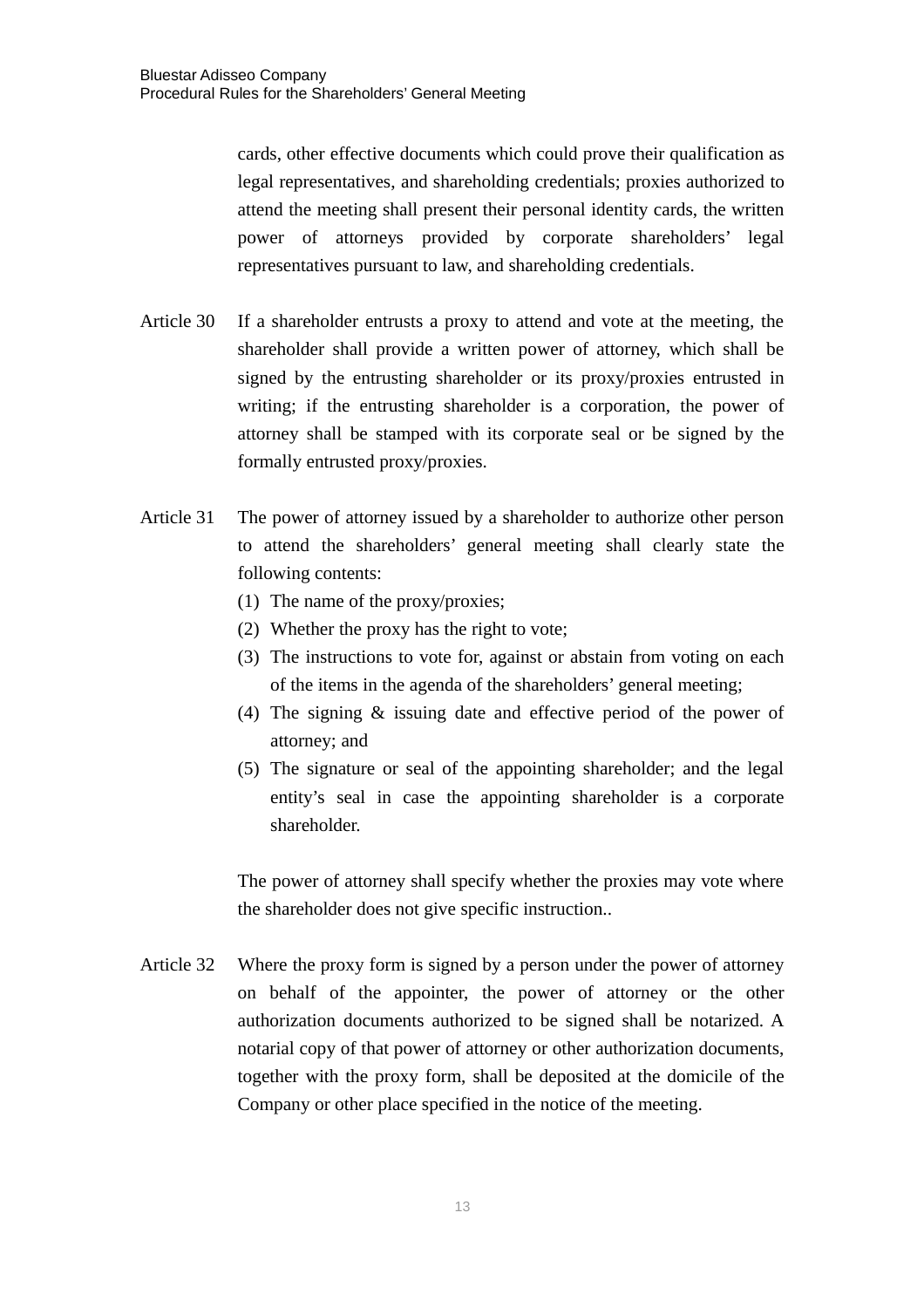- Where the appointer is a legal person, its legal representative or other person authorized through resolution by the Board of Directors and/or other decision-making organs may attend the shareholders' general meeting as a representative of the appointer.
- Article 33 In case the qualification for a shareholder or its proxy/proxies to attend the meeting is confirmed invalid for reason that, the entrusting shareholder's authorization is unclear, or related credentials provided by the proxy/proxies to prove the entrusting shareholder's lawful identity and clientage, etc. don't meet the provisions of laws, administrative regulations and the AOA, the entrusting shareholder or its proxy/proxies shall assume related legal consequences.

If related credentials provided by the personnel attending the meeting fall within one of the following circumstances, the qualification for the personnel to attend this meeting shall be deemed invalid:

- (1) The identity card of the entrusting shareholder or the personnel attending this meeting does not meet the legal regulations on identity card, such as being forged, overdue, altered, incorrect in the figure of identity number, etc.;
- (2) The identity materials submitted by the entrusting shareholder or the personnel attending the meeting cannot be distinguished;
- (3) In case the same shareholder entrusts multiple persons to attend the meeting, the specimens of signatures on power of attorneys are obviously different;
- (4) The specimen of signature on the power of attorney faxed and registered is obviously inconsistent with that on the power of attorney submitted when actually attending the meeting;
- (5) The power of attorney does not bear the signature or seal of the entrusting shareholder; or
- (6) Related credentials submitted by the entrusting shareholder or the proxies attending the meeting on behalf of the entrusting shareholder obviously violate related provisions of laws, administrative regulations and the AOA.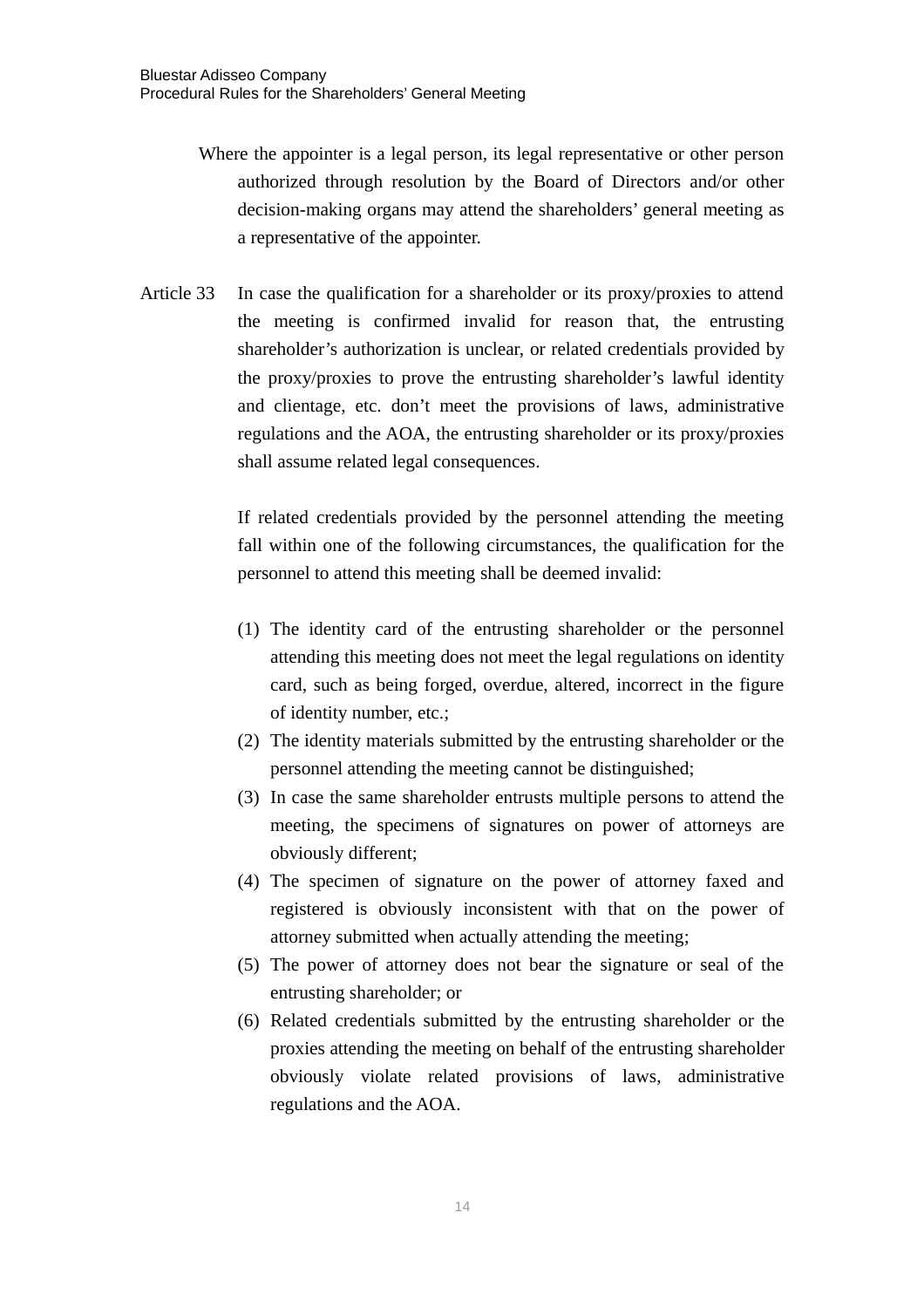- Article 34 The conveners and lawyers shall verify the legality of qualifications of shareholders in line with the register of shareholders provided by securities registration and clearing institutions, and register names of shareholders and the amount of shares with voting rights such shareholders hold. The registration shall be terminated before the presider announces the number of shareholders and proxies and the amount of shares with voting rights they hold.
- Article 35 Where the Company holds a shareholders' general meeting, all its directors, supervisors and secretary of the Board of Directors shall be present the shareholders' general meeting, and its managers and other senior executives shall audit the shareholders' general meeting.

#### **Chapter 6 Holding of the Shareholders' General Meeting**

Article 36 The Company shall hold a shareholders' general meeting at the place as prescribed in the AOA.

> A conference hall shall be arranged for the shareholders' general meeting to be held on the spot. The Company shall, pursuant to laws, administrative regulations and the provisions of the CSRC or the AOA, facilitate the participation of shareholders in the shareholders' general meeting by relying on secure, economical and convenient online approach and other means. Any shareholder who is present at the shareholders' general meeting by the above-mentioned means is deemed as being present in person.

> Shareholders may either attend the shareholders' general meeting in person to exercise their voting rights or entrust proxies to attend and exercise the voting rights within the scope of authorization.

Article 37 Where the Company relies on online approach or other means for a shareholders' general meeting, it shall expressly state the voting time and voting procedures in the notices thereof.

> The voting at the shareholders' general meeting by online approach or other means shall not begin before 3:00 pm on the day immediately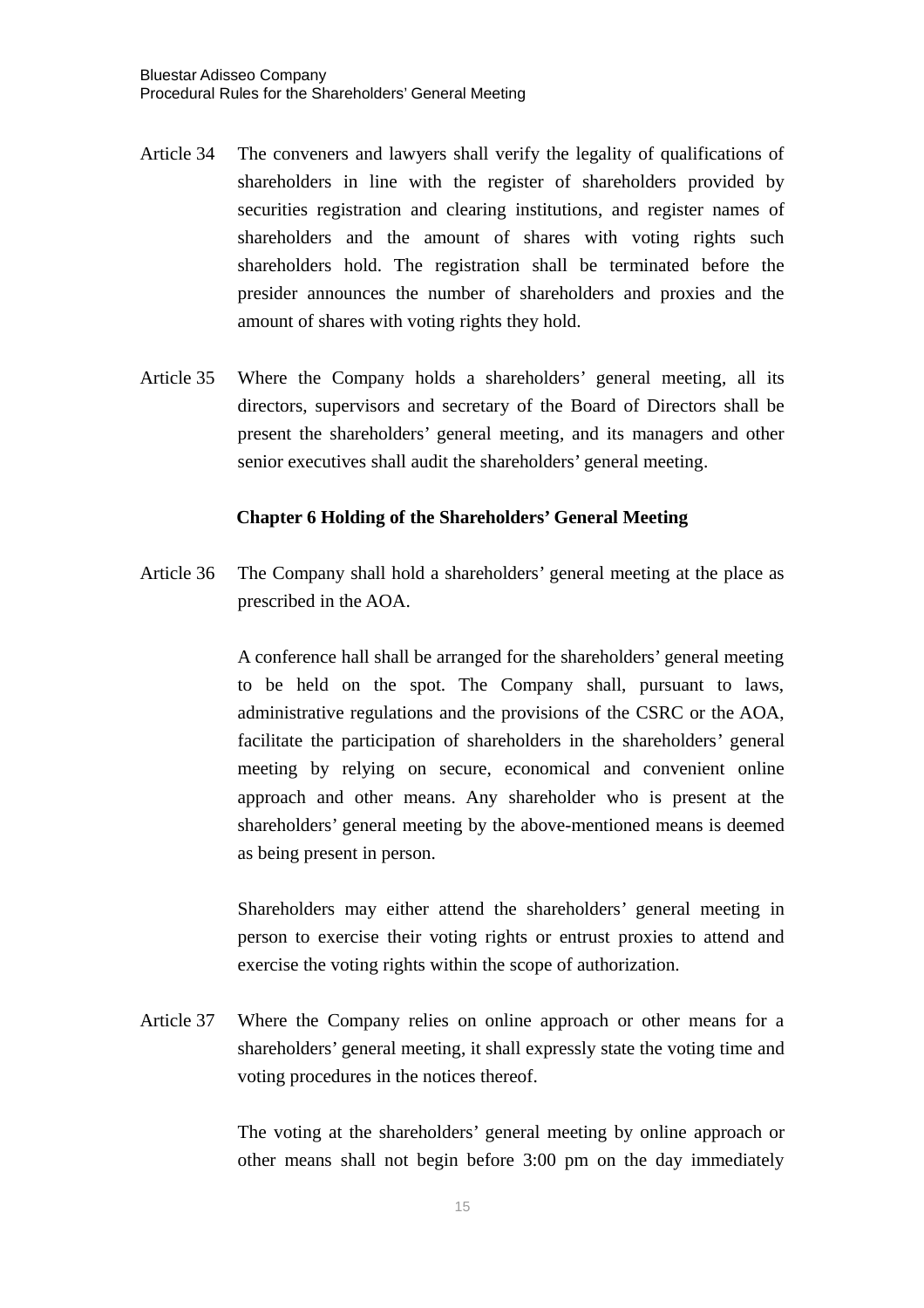preceding the convening of the on-site shareholders' general meeting or after 9:30 am on the day of convention thereof, and shall end no earlier than 3:00 pm on the closing date thereof.

- Article 38 The Board of Directors and other conveners shall adopt necessary measures to ensure the normal order of a shareholders' general meeting. In case of any acts that interfere with the shareholders' general meeting, cause trouble and encroach upon the shareholders' lawful rights and interests, the board and conveners shall take measures to curb such acts and report the same to the authorities concerned for investigation and punishment.
- Article 39 The Company shall compile the register of attendees present at the meeting. The register shall include the attendees' name (or units' name), ID card number, domicile address, the number of shares with voting powers held or represented, the principals' name (or units' name), etc.
- Article 40 The shareholders' general meeting shall be presided over by the chairman of the Board of Directors. If the chairman of the board is unable or fails to perform his duties, the deputy chairman of the board shall preside the meeting; in the event that the deputy chairman of the board is unable or fails to perform his duties, a director shall be elected by a simple majority of the directors to preside the shareholders' general meeting.

The chairman of the Board of Supervisors shall preside over a shareholders' general meeting convened by the said board at its discretion. If the chairman of the Board of Supervisors is unable or fails to perform his duties, the deputy chairman of the Board of Supervisors shall preside over the shareholders' general meeting; in the event that the deputy chairman of the Board of Supervisors is unable or fails to perform his duties, a supervisor shall be elected by a simple majority of the supervisors to preside over the shareholders' general meeting.

A shareholders' general meeting convened by shareholders at their discretion shall be presided over by a delegate elected by shareholders.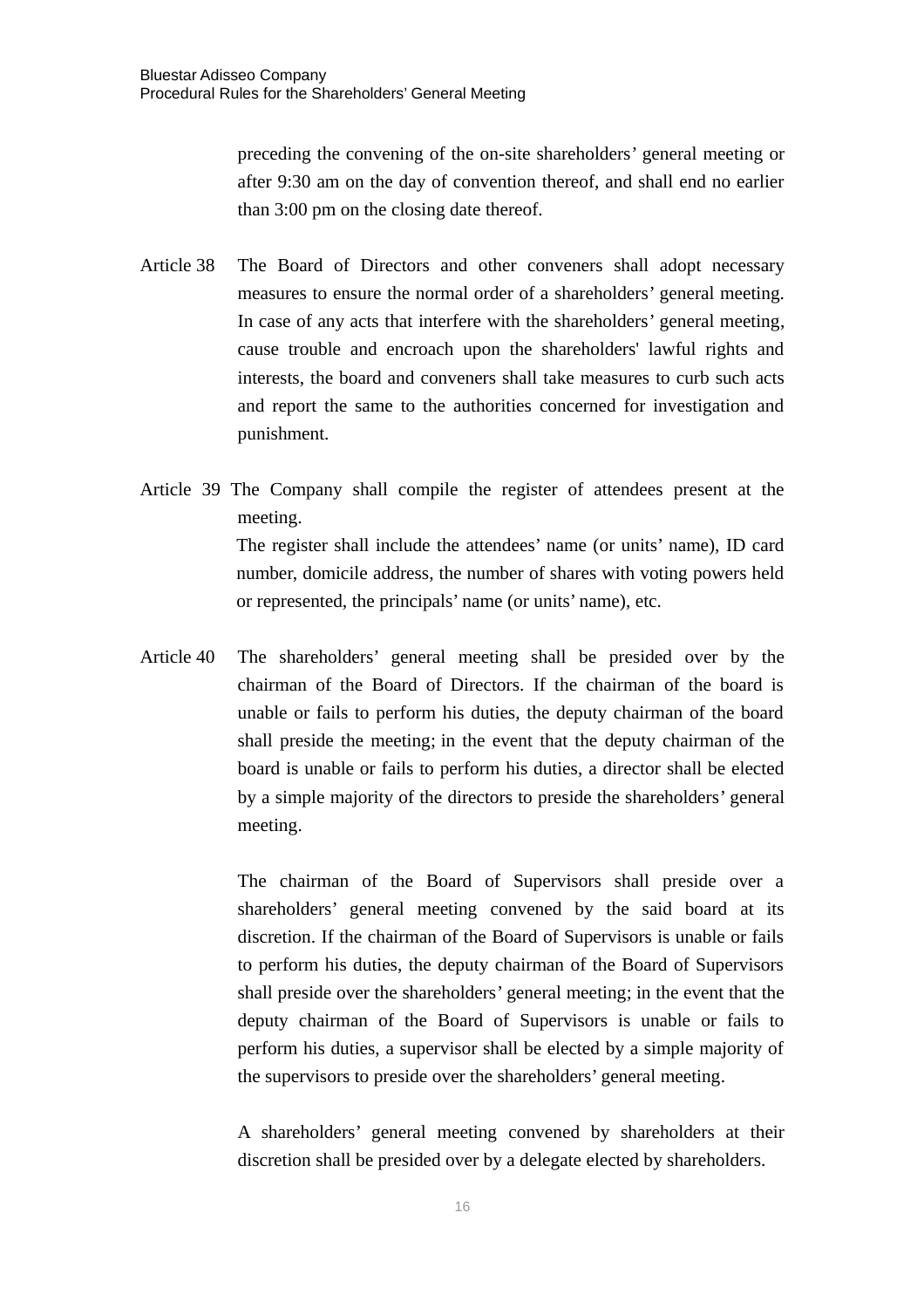In the event that the presider breaks the Rules, thus having the on-going shareholders' general meeting unable to proceed, the shareholders' general meeting may, upon the consent of the majority of the shareholders with voting rights attending the shareholders' general meeting, elect one person to preside over such meeting to be resumed.

- Article 41 At an annual shareholders' general meeting, the Board of Directors and the Board of Supervisors shall report to the shareholders' general meeting concerning the work in the last year, and each independent director shall give a report on the performance of his duties.
- Article 42 Except for the Company's business secrets involved which cannot be publicized at the shareholders' general meeting, directors, supervisors and senior executives shall make explanations for the inquiries of shareholders at a general assembly of shareholders.
- Article 43 Unless under special circumstances, the presider of a shareholders' general meeting shall announce the holding of the meeting as per the predetermined time, the number of shareholders and proxies attending the shareholders' general meeting and the amount of shares with voting rights they hold, and said number and amount shall be based on the registration for the shareholders' general meetings.
- Article 44 The secretary of the Board of Directors is responsible for taking minutes of a meeting of a shareholders' general meeting, the meeting minutes shall include the following contents:
	- (1) the time, venue, agenda of the meeting and name of the convener;
	- (2) the name of the meeting presider, directors, supervisors, secretary of the Board of Directors, managers and other senior executives attending the vote or attending as non-voting delegates;
	- (3) the number of shareholders and proxies present and the percentage of the total shares with voting rights they hold to the total shares of the Company in question;
	- (4) the deliberation process, speech summaries and voting results with regard to each and every proposal;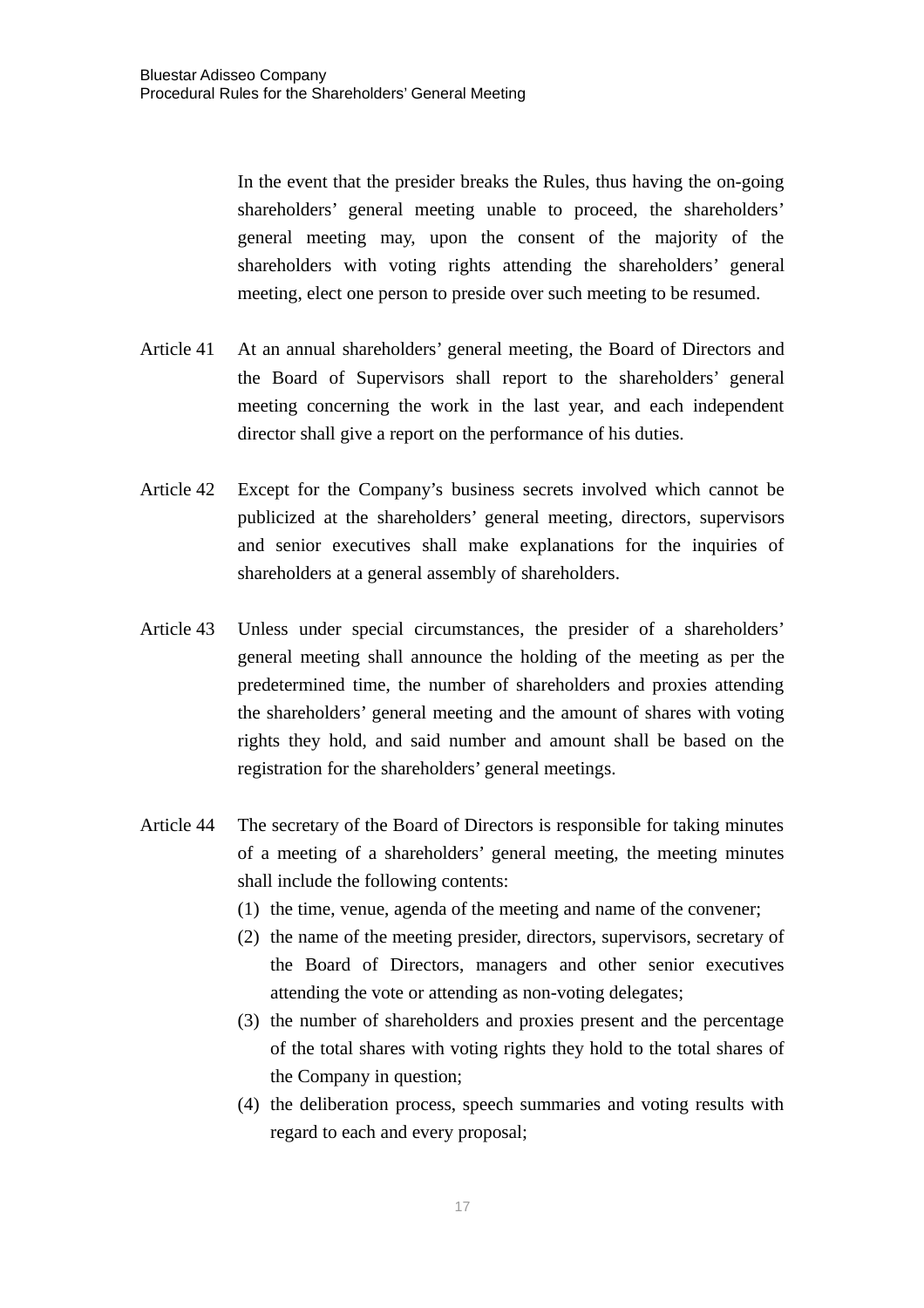- (5) inquiries or suggestions of shareholders and consequential replies or explanations;
- (6) the name of lawyers, tally clerks and poll watchers; and
- (7) other items that shall be recorded in meeting minutes as prescribed in the AOA in question.

The directors, secretary of the Board of Directors, conveners or delegates thereof and meeting presider shall sign the meeting minutes, and ensure the authenticity, accuracy and integrality of the contents of the meeting minutes. The meeting minutes shall be kept for not less than ten (10) years together with the signature book signed by shareholders present on site, power of attorney for proxies, and the results from the voting through online approach and by other means.

Article 45 The convener of a shareholders' general meeting shall ensure that the shareholders' general meeting shall not end until a resolution is adopted. Where a shareholders' general meeting is terminated or a resolution is unable to be adopted due to special reasons such as force majeure, necessary measures shall be taken to resume such meeting as soon as possible, or the current meeting shall be directly terminated and an announcement made. Meanwhile, the conveners shall report the same to the local branch of the CSRC where the Company is registered and the Shanghai Stock Exchange.

## **Chapter 7 Voting and Resolutions at Shareholders' General Meetings**

Article 46 Resolutions of shareholders' general meetings include ordinary and special resolutions.

> An ordinary resolution must be passed by a simple majority of voting rights held by the shareholders (including their proxies) attending the shareholders' general meeting.

> A special resolution must be passed by more than two-thirds (2/3) of voting rights held by the shareholders (including their proxies) attending the shareholders' general meeting.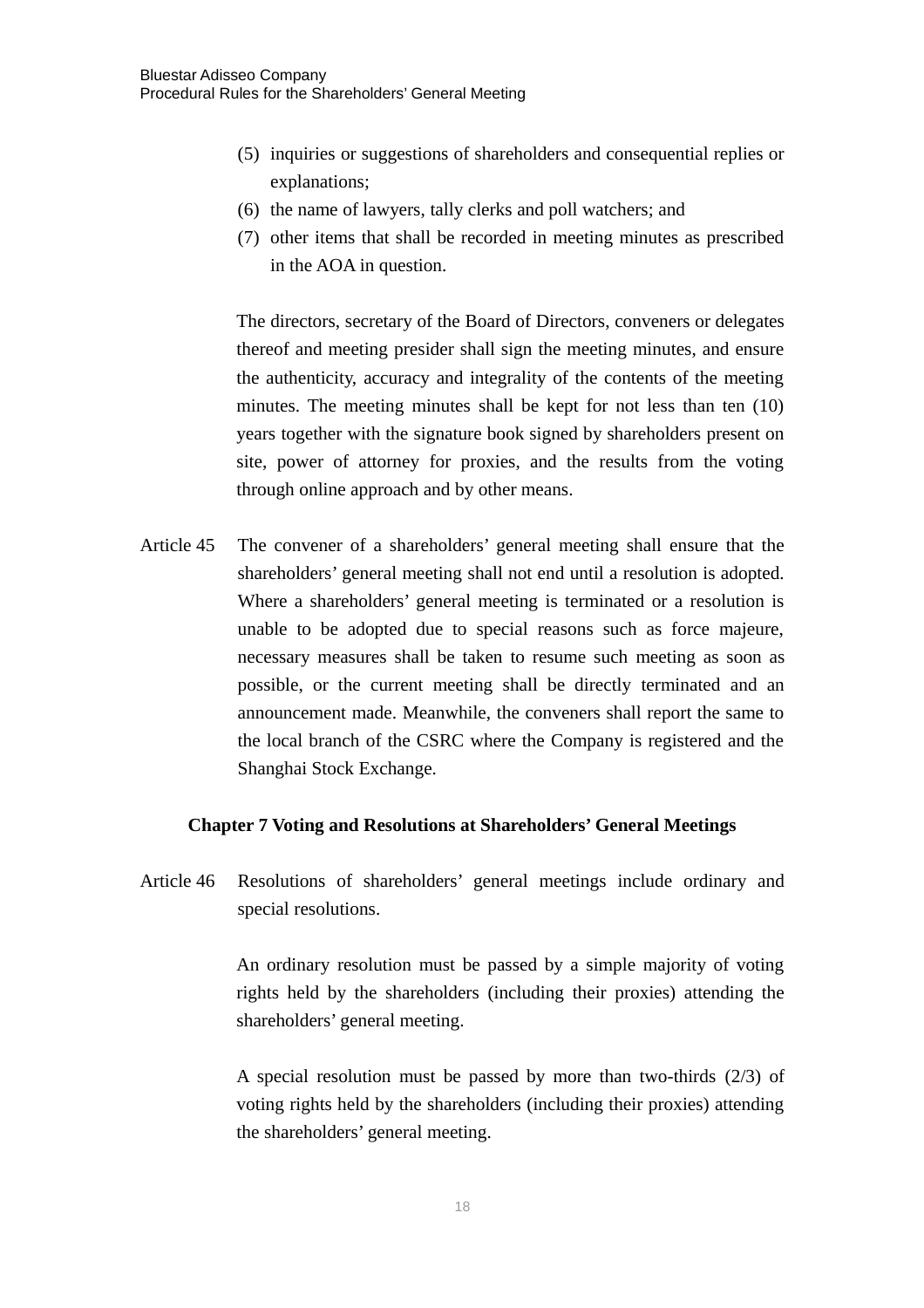- Article 47 The following matters shall be resolved through an ordinary resolution at shareholders' general meetings:
	- (1) The work reports of the Board of Directors and the Board of Supervisors;
	- (2) The profit-distribution and loss-covering plans formulated by the Board of Directors;
	- (3) The appointment and dismissal of the members of the Board of Directors and the Board of Supervisors, their remuneration and methods of payment;
	- (4) The Company's annual budget and final accounts;
	- (5) The Company's annual reports; and
	- (6) Matters other than those required by laws, administrative regulations or the Company's AOA shall be adopted through special resolution.
- Article 48 The following matters shall be resolved through a special resolution at shareholders' general meetings:
	- (1) The Company's increase or decrease of registered capital;
	- (2) The Company's division, merger, dissolution and liquidation;
	- (3) The amendment to the AOA;
	- (4) The Company's purchase or sale of any material assets or guarantee provided within one year amounting to more than 30% of the Company's audited total assets of the latest period;
	- (5) Share option incentive plan;
	- (6) Adjustment or change of the profit-distribution policy; and
	- (7) Other matters that are regulated in laws, administrative regulations or the AOA, and will have material influences on the Company if being resolved by way of an ordinary resolution, shall be adopted by a special resolution.
- Article 49 All shareholders (including their proxies) shall exercise voting rights according to the number of shares with voting rights represented by them, and every share shall be entitled to one vote.

The votes casted by retail investors shall be separately counted when material matters affecting the interests of retail shareholders are being deliberated at a shareholders' general meeting. The results of the separate vote counting shall be publicly disclosed in a timely manner.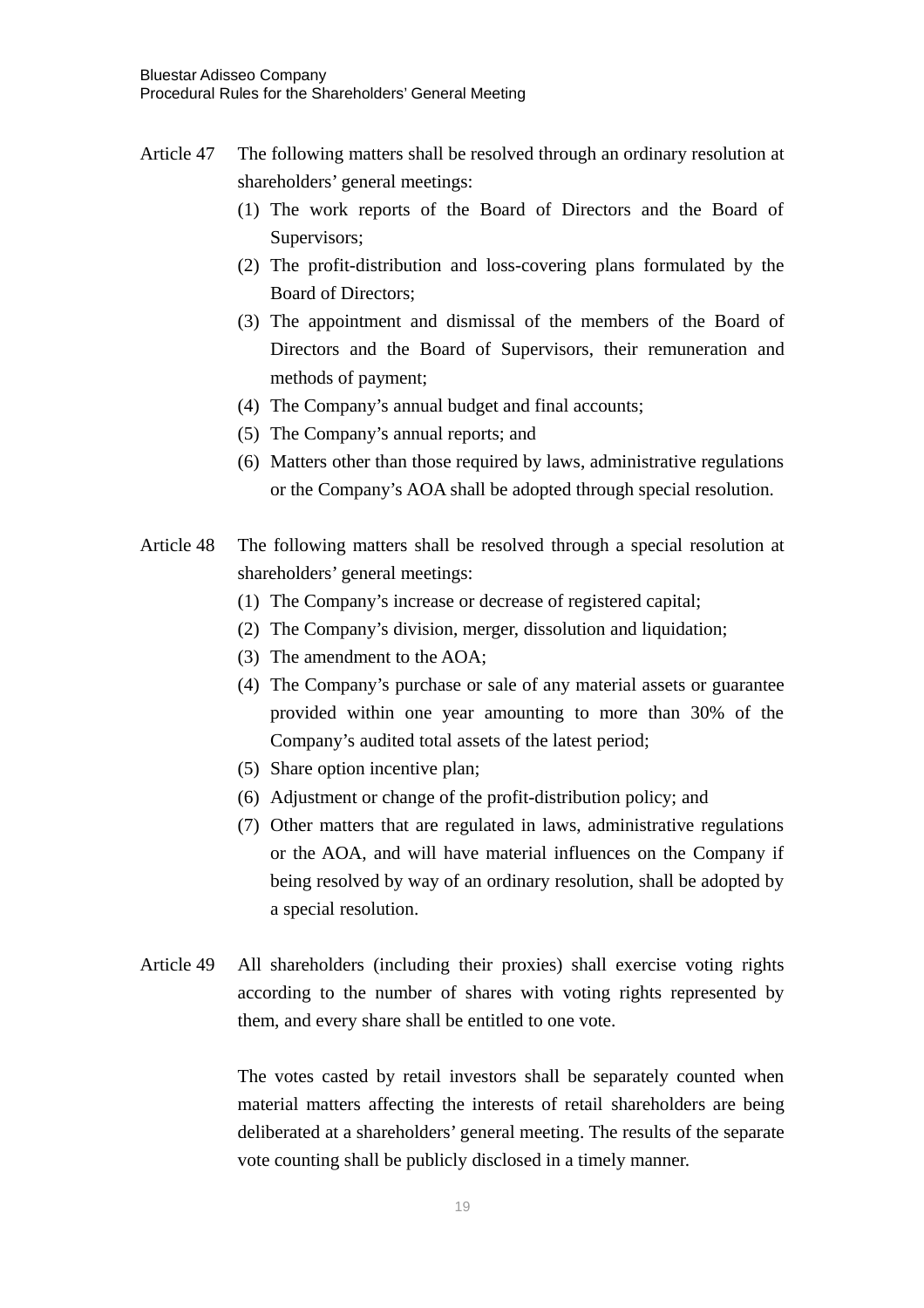The proprietary shares held by the Company bear no voting rights, and shall not be counted in the total amount of shares with voting rights present at the shareholders' general meeting.

The Company's board of Directors, independent directors and shareholders who satisfy relevant conditions may publicly solicit the voting rights of shareholders. Where the voting rights of a shareholder are being solicited, information such as the specific voting intention shall be fully disclosed to the shareholders being solicited. It is prohibited to solicit shareholders' voting rights in a covertly or overtly payable manner. The Company shall not impose restrictions on the minimum percentage of shareholding for solicitation of voting rights.

Article 50 Where shareholders are affiliated with items on the agenda of a shareholders' general meeting, they shall not participate in the voting process, and the shares with voting rights they hold shall not be counted in the total amount of shares with voting rights present thereat. The announcement on the resolutions at the shareholders' general meeting shall sufficiently disclose the voting of non-connected shareholders.

> Any connected transaction deliberated at the shareholders' general meeting shall be passed by a simple majority of voting powers held by the shareholders (including their proxies) having voting powers at the shareholders' general meeting.

Article 51 The shortlist of directors and supervisors shall be proposed to the shareholders' general meeting for votes.

> Where the election of directors and supervisors is put to the vote in a shareholders' general meeting, the cumulative voting system may be adopted pursuant to the AOA or the resolution of the shareholders' general meeting.

> *The cumulative voting system* as referred to in the preceding paragraph means that upon the election of directors or supervisors in a shareholders' general meeting, voting rights of each share equal the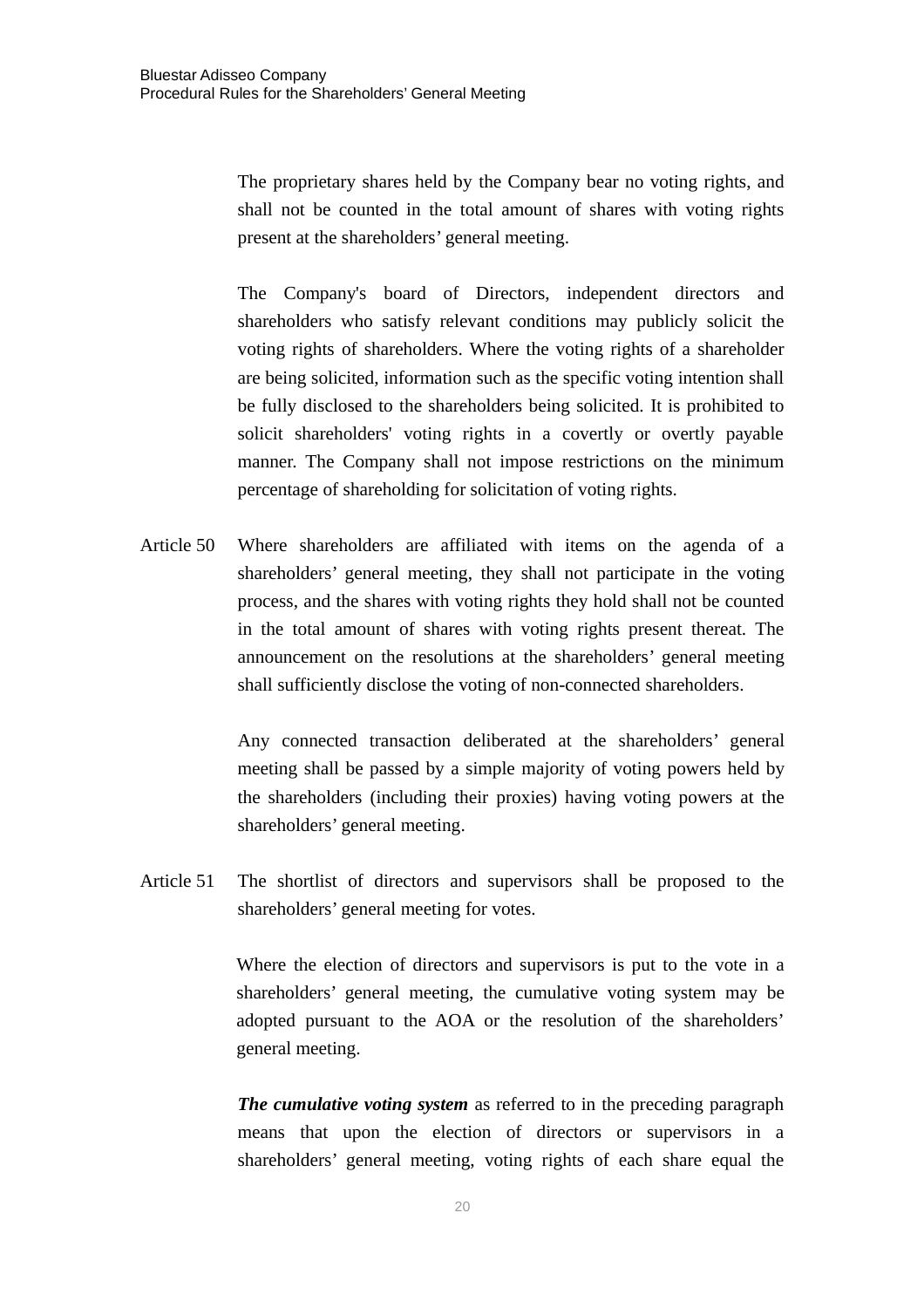number of candidates for directors or supervisors, and a shareholder may exercise his voting rights collectively. The Board of Directors shall announce to shareholders the resumes and basic information of the candidates for directors and supervisors.

The shortlist of directors and supervisors shall be proposed to the shareholders' general meeting for votes. The Company's Board of Directors, Board of Supervisors or shareholders individually or jointly holding more than 3% of the shares issued by the Company may nominate the candidates for directors and supervisors. The Company's Board of Directors, Board of Supervisors, or shareholders individually or jointly holding more than 1% of the shares issued by the Company may nominate the candidates for independent directors. The Board of Directors shall, after examining the proposals according to the procedures regulated in laws, regulations and the Articles of Association, submit such proposals to the shareholders' general meeting for deliberation. The intention to nominate candidates for directors and supervisors and written notice expressing candidates' willingness to accept nomination shall be submitted to the Company seven (7) days ahead of the holding of the shareholders' general meeting.

- Article 52 All the proposals shall be put to vote item by item at a shareholders' general meeting, with the exception of the cumulative voting system. The shareholders' general meeting shall give a reasonable time to discuss every topic. In case of different proposals with regard to the same item, the voting process shall be conducted in sequence of proposing time. The shareholders' general meeting shall neither suspend nor does not proceed the voting on proposals, provided that it is terminated or a resolution is unable to be adopted due to special reasons such as force majeure.
- Article 53 The shareholders' general meeting shall not modify a proposal in the course of deliberating such proposal; otherwise, any modification shall be deemed a new proposal and shall not be voted on the current shareholders' general meeting.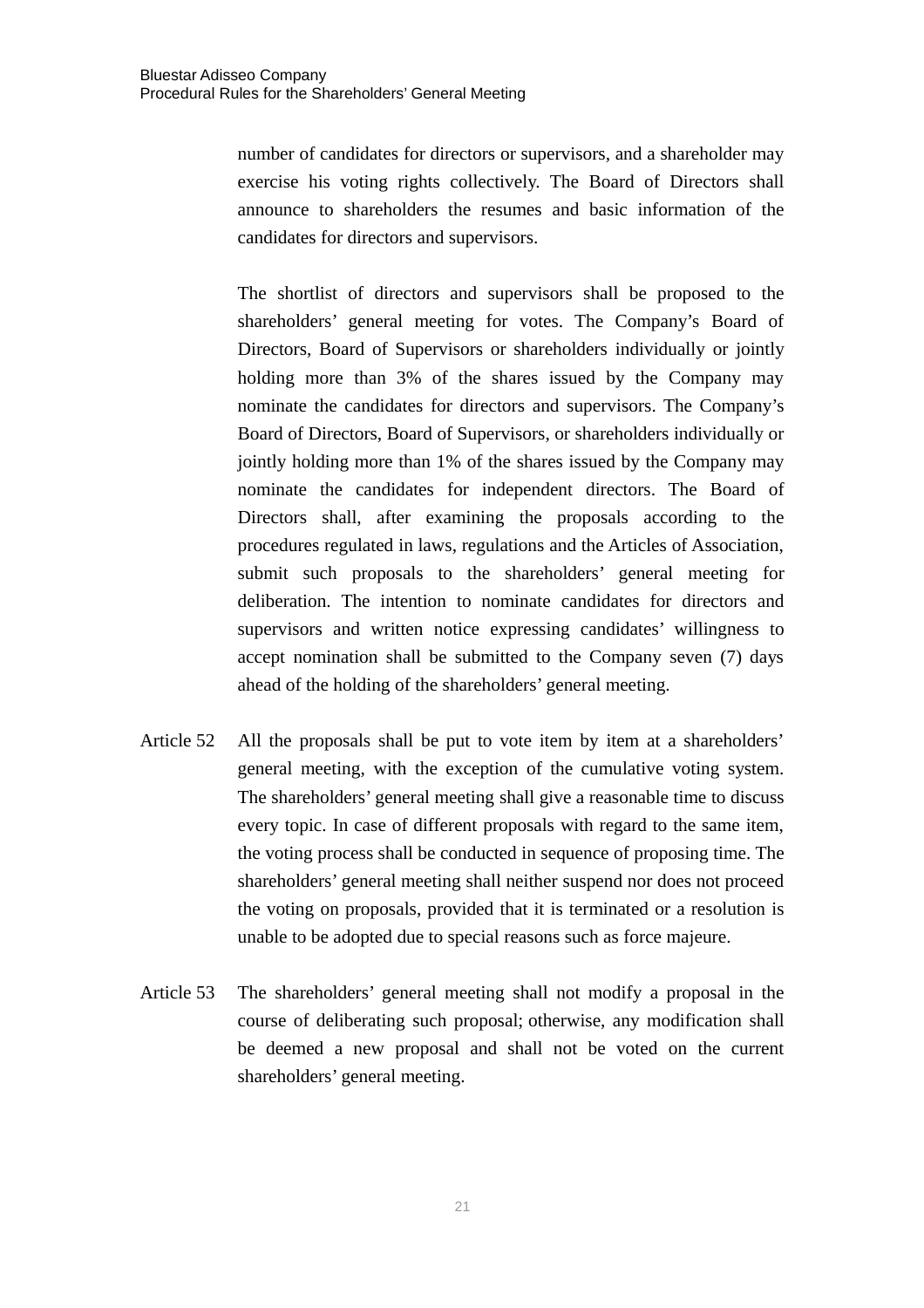- Article 54 For the same voting right, only one of the on-site, online and other voting systems may be opted. In case of repetitive voting in the name of the same voting right, the first voting result shall prevail.
- Article 55 The shareholders' general meetings adopt open vote.
- Article 56 The shareholders' general meeting shall, prior to the voting on proposals, elect two shareholder representatives to participate in the counting and scrutinizing of ballots. In case of any connection between a shareholder and items on the agenda, the shareholder and his/its proxy shall not participate in the counting and scrutinizing of ballots.

If fewer than two shareholder representatives attend the meeting, the number of shareholder representatives participating in the vote counting and voting scrutinizing may be less than the above regulated number of persons.

When deliberating related matters, connected shareholders shall not count the votes on such matters.

Upon the voting on proposals in a shareholders' general meeting, lawyers, shareholder representatives and supervisor representatives shall be jointly responsible for the counting and scrutinizing of ballots. The voting results shall be announced on the spot and recorded in the minutes.

Shareholders or proxies thereof voting by online or other means have the right to verify their own voting results through corresponding voting systems.

Article 57 The voting at a shareholders' general meeting through online or by other means shall end before such voting on-site, the presider shall announce the voting result of each proposal at the on-site meeting, and announce whether the proposal is adopted based on the voting result.

> Before the voting result is formally announced, the companies, tally clerks, poll watchers, principal shareholders and online service providers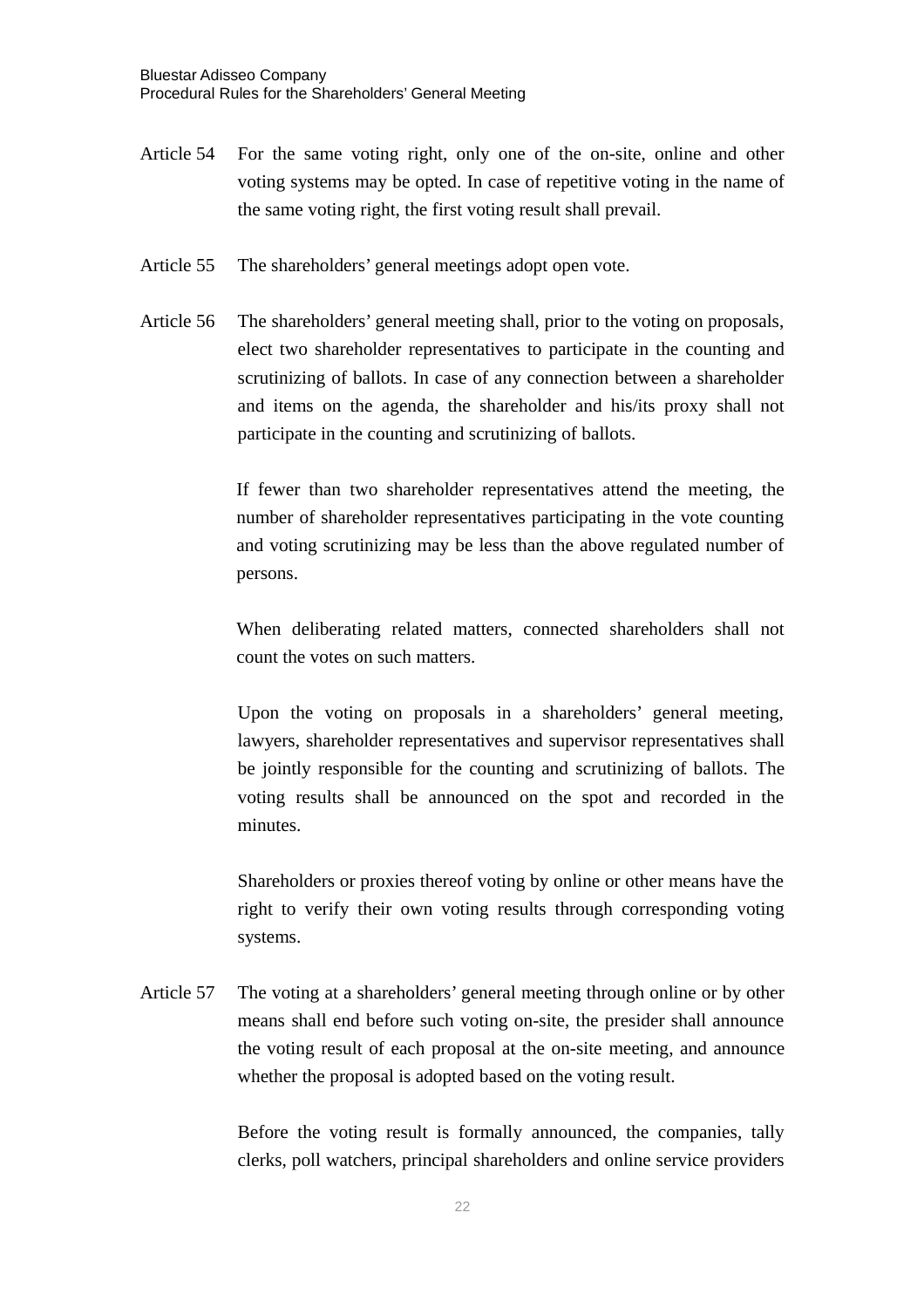involved in the voting at the meeting site through the online and by other means are obliged to maintain confidentiality.

Article 58 Shareholders present at a shareholders' general meeting shall issue any of the following opinions on a proposal put to be voted: pro, con or abstention.

> The blank, wrongly-filled and illegible ballots or ballots not cast shall be deemed as the waiver of voting right by the voters and the voting result from the shares they hold shall be recorded as "abstention".

- Article 59 If the chairperson of the meeting has any doubt about the voting results, he/she may have the votes counted. If the chairperson of the meeting does not have the votes counted, and the shareholders or their proxies attending the meeting demur at the voting results announced by the chairperson of the meeting, they shall have the right to require the vote counting immediately once the voting results are announced, and the chairperson of the meeting shall organize the vote counting at once.
- Article 60 The resolution of a shareholders' general meeting shall be announced in a timely manner, the number of shareholders and proxies present thereat, the total amount of shares with voting rights they hold and the percentage thereof to the total shares with voting rights of the Company, the voting method, voting result of each proposal and each resolution adopted shall be stated in the announcement.
- Article 61 In the event that a proposal is not adopted or a resolution adopted in the previous shareholders' general meeting is altered in the current shareholders' general meeting, a special note thereon shall be made in the resolution of the current shareholders' general meeting.
- Article 62 Where a proposal on the election of directors or supervisors is adopted in a shareholders' general meeting, the newly-elected directors or supervisors shall take office pursuant on the date when the resolution is passed at the shareholders' general meeting.
- Article 63 Where a proposal on cash dividend, bonus shares or the conversion of capital reserve to share capital is adopted in a shareholders' general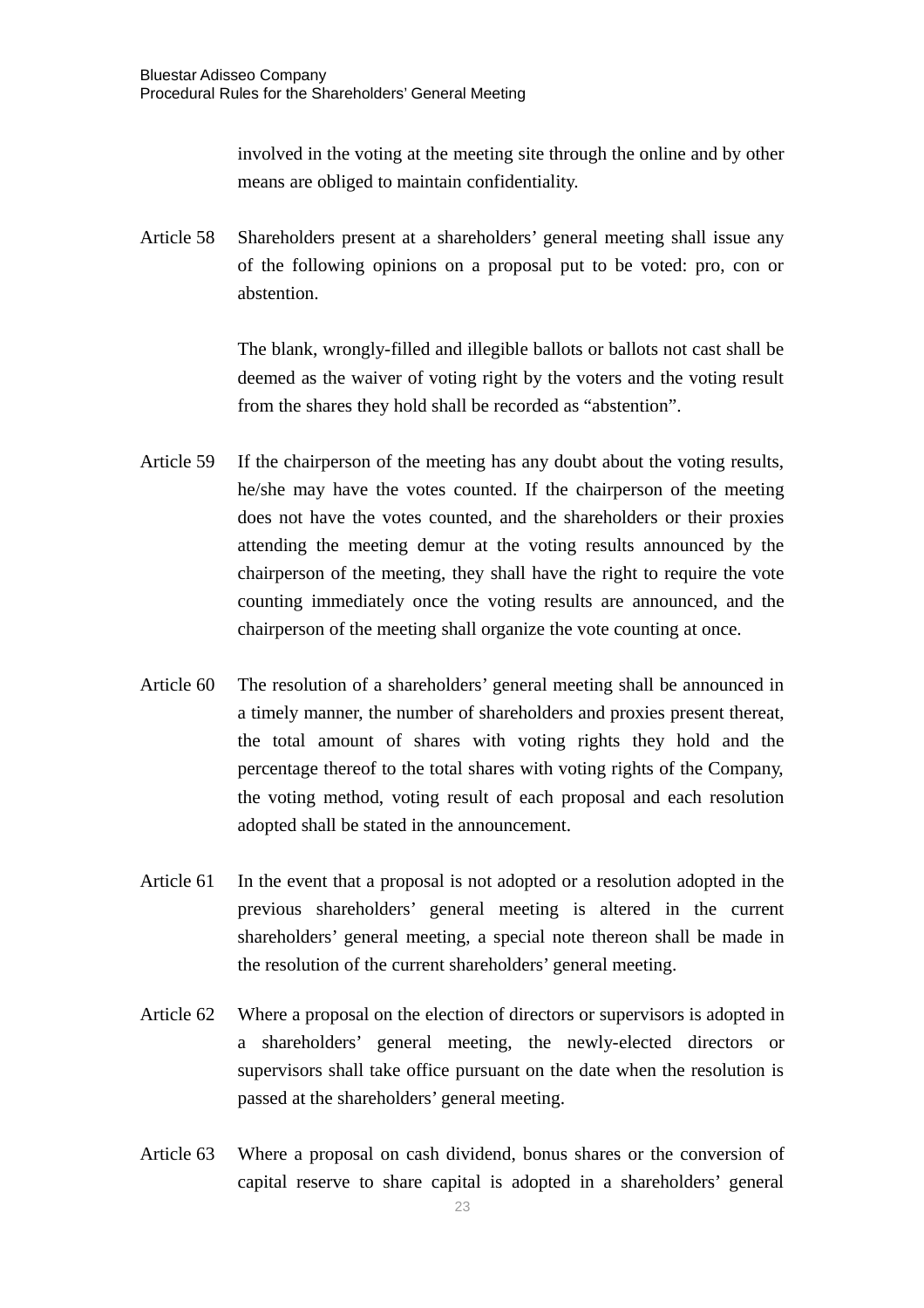meeting, the Company shall implement concrete plans within two (2) months following the conclusion of such meeting.

Article 64 Any content of a resolution adopted in a shareholders' general meeting in violation of laws and administrative regulations is invalid.

> The controlling shareholder and the actual controller of the Company shall not restrict or obstruct retail investors from exercising their voting rights pursuant to law, and shall not jeopardize the legitimate rights and interests of the Company and its retail investors.

> Where the convening procedure or voting system of a shareholders' general meeting violates laws, administrative regulations or the AOA, or the contents of the resolution violate the AOA, the shareholders may, within sixty (60) days of the adoption of said resolution, request the people's court to rescind such resolution.

## **Chapter 8 Disciplines of the Shareholders' General Meeting**

Article 65 The convener of the shareholders' general meeting shall take necessary measures to ensure the seriousness and normal order of the general meeting.

> Personnel attending the shareholders' general meeting of the Company shall observe the provisions of related laws, regulations, normative documents, the Articles of Association of the Company, and the Rules, and maintain the order at the meeting place consciously.

Article 66 The Company's shareholders having handled registration formalities or their proxies, directors, supervisors, the Secretary of the Board of Directors, the lawyers employed, notaries, and the guests invited by the Board of Directors or the Proposing Shareholders, and journalists, etc. attend the shareholders' general meeting; other personnel shall not enter the meeting place, and if they have, they may be required by the chairperson to exit.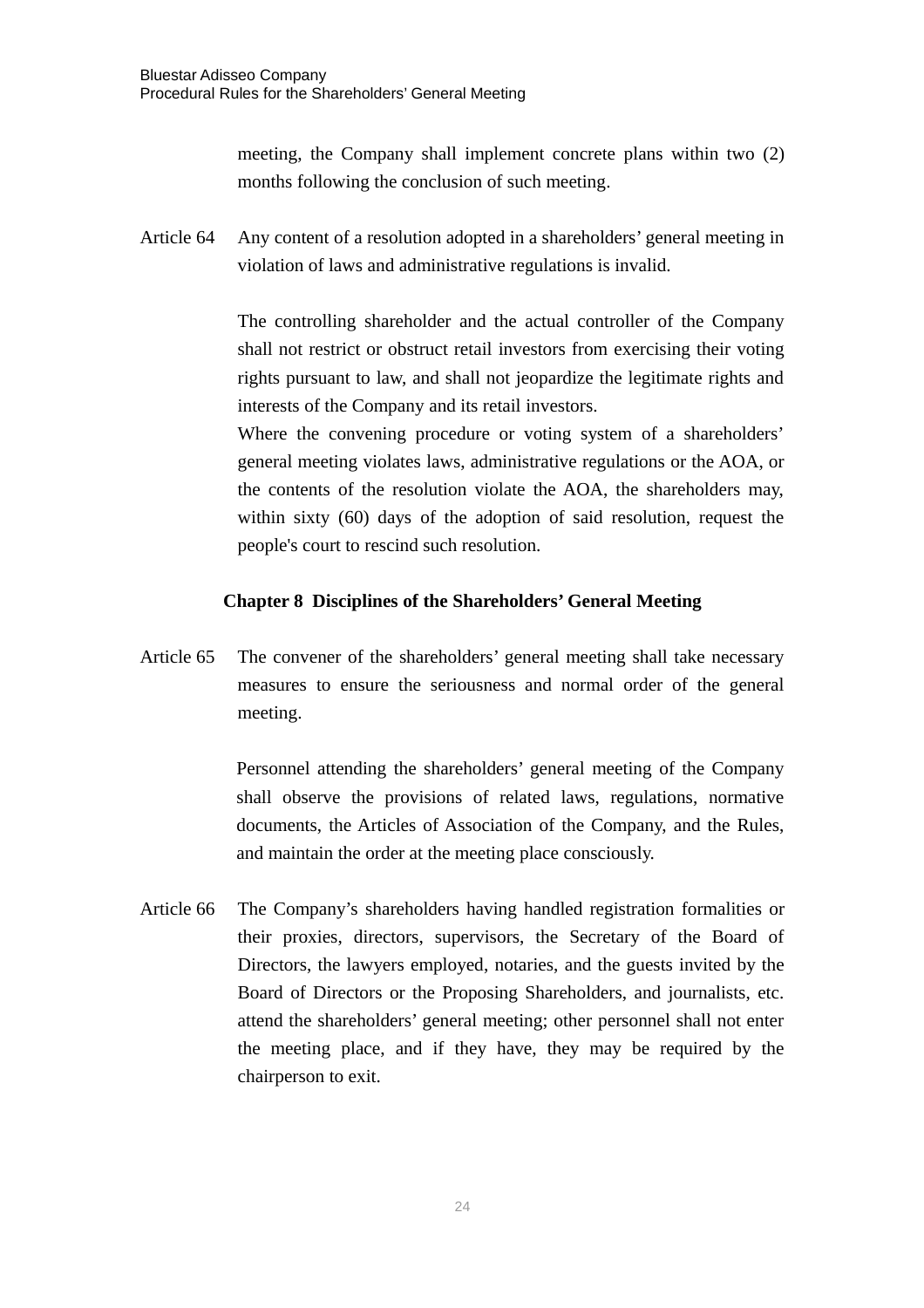- Article 67 Shareholders and their proxies shall enter the meeting place before starting of the meeting, and may exit midway with the permission of the chairperson.
- Article 68 The chairperson of the meeting may require the following personnel to exit:
	- (1) Personnel not having the qualification to attend the meeting;
	- (2) Personnel severely disturbing the order at the meeting place;
	- (3) Personnel in inappropriate dress and destructive to the morals;
	- (4) Personnel carrying dangerous articles;
	- (5) Personnel carrying pets;
	- (6) Other circumstances under which related personnel must exit.

If the abovementioned personnel disobey the order of exit, the chairperson may take necessary measures to make them exit.

Article 69 When a proposal is deliberated, only shareholders or their proxies have the floor, while other attendees shall not ask questions or give speeches.

> If a shareholder wants to give speech, he/she shall put up his/her hand, and obtain the permission of the chairperson first.

> If multiple shareholders raise their hands to ask for the floor, the chairperson shall determine the sequence of speakers.

> The chairperson shall stipulate everybody's speech time and frequency according to concrete situations. Shareholders' speeches within regulated speech time shall not be interrupted, so that shareholders have sufficient right to speak.

> Shareholders' speeches violating the regulations of the previous three paragraphs may be refused or restrained by the chairperson.

> Directors, supervisors, the general manager, and the Company's other senior management personnel and those with the approval of the chairperson of the meeting attending the meeting may give a speech.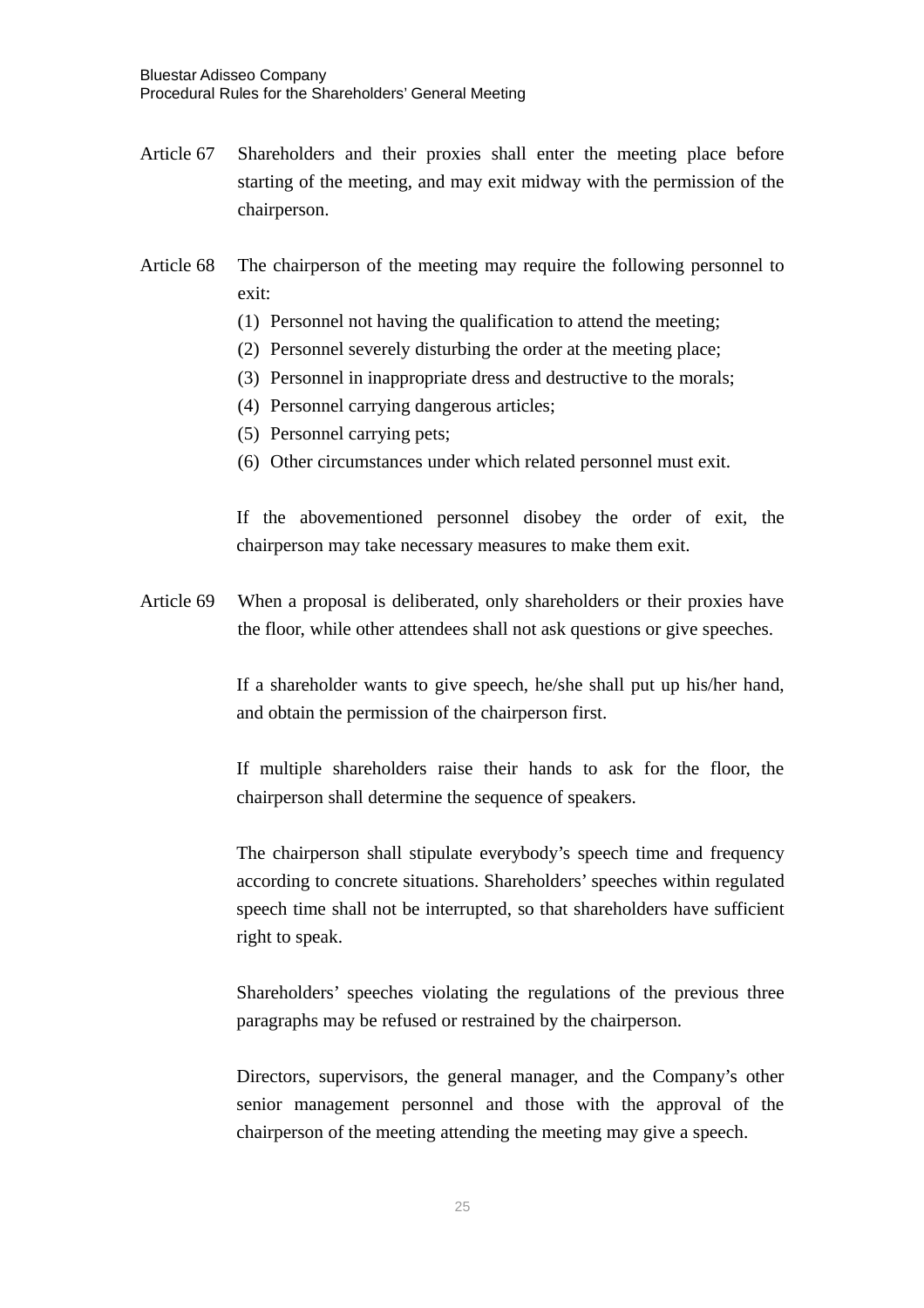- Article 70 Shareholders or their proxies giving a speech shall firstly introduce their shareholder status, the units represented, the number of shares held, etc., and then express their own viewpoints.
- Article 71 The chairperson of the shareholders' general meeting shall have the right to announce temporary adjournment according to the agenda and schedule of the meeting.
- Article 72 If the shareholders don't demur at the voting results announced by the chairperson on all the proposals at the shareholders' general meeting, the chairperson may announce that the meeting is over.

## **Chapter 9 Supplementary Provisions**

- Article 73 For the purpose of the Rules, announcements or notices mean the disclosure of information in *China Securities Journal* and *Shanghai Securities News*. For a lengthy announcement or notice, the Company may opt to disclose the abstract thereof in the aforementioned journals, provided that the full text thereof shall be disclosed on official website of Shanghai Stock Exchange (http://www.sse.com.cn). The supplementary notice of a shareholders' general meeting as referred to in the Rules shall be announced in the same designated newspaper or periodical as the meeting notice.
- Article 74 For the purpose of the Rules, "more than" and "within" contain the given figure itself, "exceeding", "less than" and "lower than" do not contain the given figure itself.
- Article 75 The power to interpret the Rules resides with the Board of Directors.
- Article 76 The Rules come into effect when passed by the shareholders' general meeting.
- Article 77 In case the Rules, during its implementation, conflicts with national laws, regulations, the Articles of Association of the Company, the latter ones shall prevail.